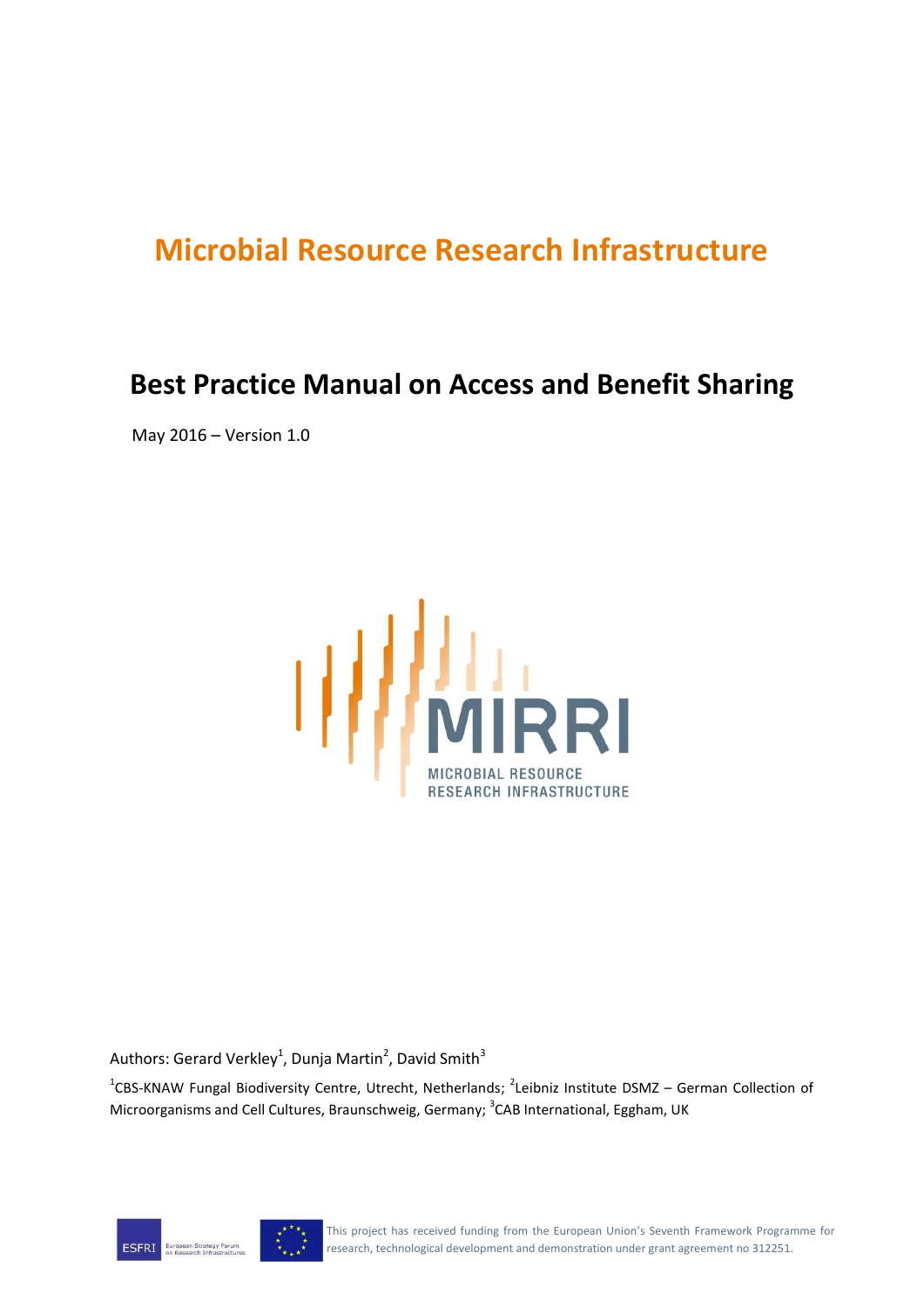# **Content**

| 1. |                                                                                                       |  |
|----|-------------------------------------------------------------------------------------------------------|--|
| 2. |                                                                                                       |  |
|    | 2.1 Managing acquisition of biological material for accession into the public collection or other     |  |
|    |                                                                                                       |  |
|    |                                                                                                       |  |
|    |                                                                                                       |  |
|    |                                                                                                       |  |
|    |                                                                                                       |  |
|    |                                                                                                       |  |
|    | 2.2 Managing transfer of material from the public collection to other mBRCs and third parties 11      |  |
|    |                                                                                                       |  |
|    |                                                                                                       |  |
|    |                                                                                                       |  |
|    |                                                                                                       |  |
|    |                                                                                                       |  |
|    |                                                                                                       |  |
|    |                                                                                                       |  |
|    |                                                                                                       |  |
|    |                                                                                                       |  |
| 3. |                                                                                                       |  |
| 4. |                                                                                                       |  |
|    | Annex 1: Guidance for collecting material in situ in a country that is party to the Nagoya protocol24 |  |
|    | Annex 2: Guidance for accepting material form external providers for study  25                        |  |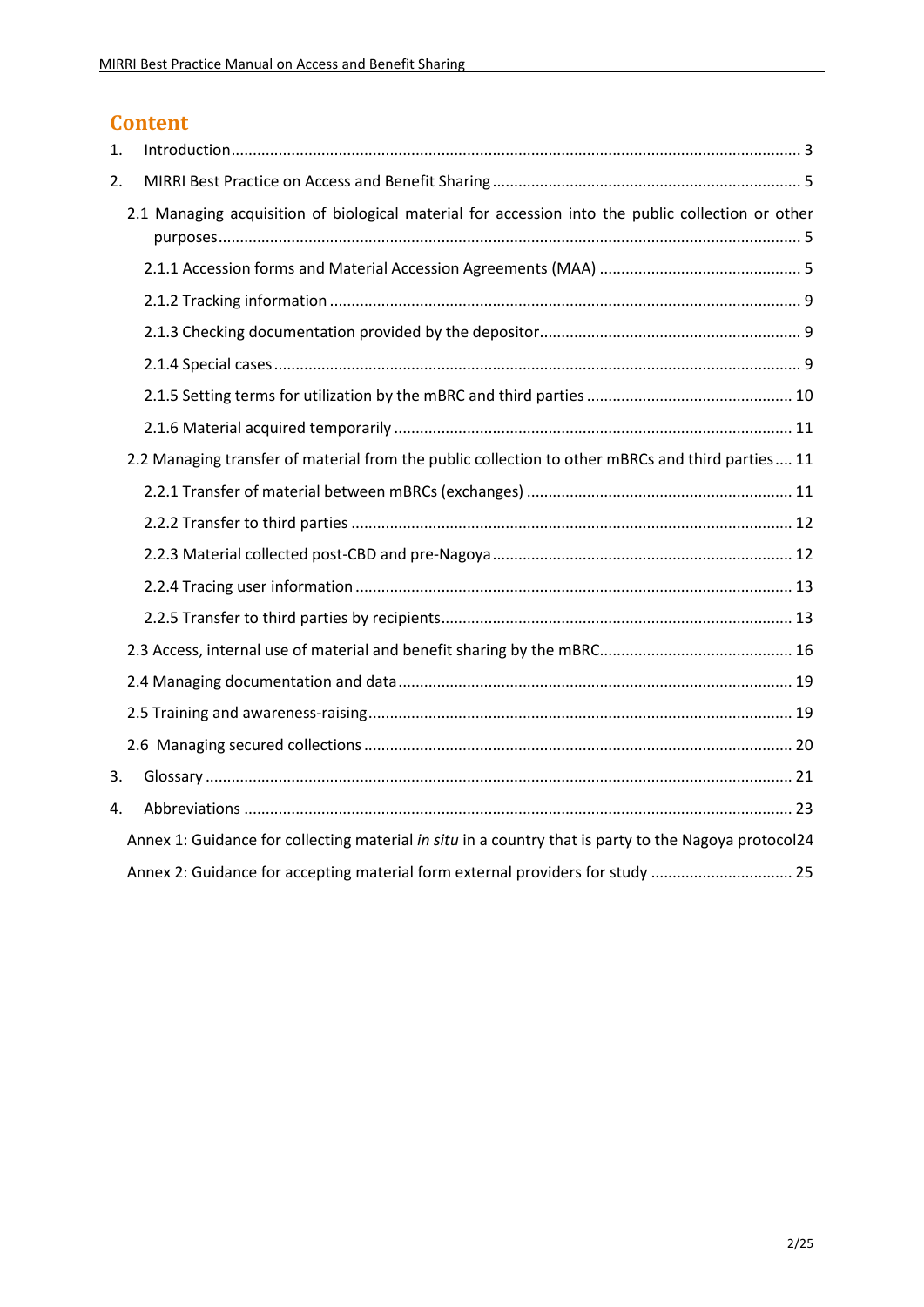# <span id="page-2-0"></span>**1. Introduction**

MIRRI<sup>1</sup> is a pan-European distributed research infrastructure that provides facilitated access to high quality microorganisms for research, development and application and connects public microbial domain Biological Resource Centers (mBRCs) with researchers, policy makers and other stakeholders to deliver biological material and services more effectively and efficiently to meet the needs of innovation in biotechnology. The infrastructure has developed a legal operational framework by which it can assure compliance of its partner mBRCs with the Nagoya Protocol<sup>2</sup> on Access to Genetic Resources and the fair and equitable Sharing of Benefits arising from their Utilization to the Convention on Biological Diversity<sup>3</sup>. The associated Regulation (EU) No 511/2014<sup>4</sup>, henceforth referred to as 'the Regulation', governs user compliance measures and benefit sharing within the European Union. It is complemented by the Commission Implementing Regulation (EU) 2015/1866<sup>5</sup> providing detailed rules as regards the register of collections, monitoring user compliance and best practices.

MIRRI developed a Policy statement<sup>6</sup> on how MIRRI partner mBRCs commit themselves to contributing to reaching the main objectives of the CBD while operating in compliance with all applicable national and international laws on ABS and regulatory requirements.

This MIRRI Best Practice Manual has been developed in response to Article 20 of the Nagoya Protocol and Article 8 of the Regulation. It provides guidance for the mBRCs<sup>7</sup> in implementing their ABS institutional policies with regard to genetic resources and associated traditional knowledge, and working procedures for the acquisition of material<sup>8</sup>, including accession, i.e., formal acceptance of new material in the public collections of the mBRCs, for transfer of material including supply to third parties and the delivery of other services. It also aims to increase transparency on how the mBRCs themselves conduct research on their holdings and lawfully utilize<sup>9</sup> the genetic resources and associated traditional knowledge.

This best practice manual was primarily designed for the management of collections of living microbial strains and their derivatives (e.g., DNA samples), but could be useful for all who receive microorganisms, use and supply them to colleagues or others outside their institutions for further

**.** 

<sup>6</sup> MIRRI Policy on Access and Benefit-sharing (ABS)

<sup>1</sup> Microbial Resource Research Infrastructure; http://www.mirri.org/

<sup>&</sup>lt;sup>2</sup> http://www.cbd.int/abs/

<sup>3</sup> http://www.cbd.int/intro/default.shtml

<sup>&</sup>lt;sup>4</sup> "Regulation (EU) No 511/2014 of the European Parliament and of the Council of 16 April 2014 on compliance measures for users from the Nagoya Protocol on Access to Genetic Resources and the Fair and Equitable Sharing of Benefits Arising from their Utilization in the Union"; <http://eur-lex.europa.eu/legal-content/EN/TXT/?uri=CELEX:32014R0511> (applies from 12 October 2014, i.e. the date of entry into force of the Nagoya Protocol for the EU)

<sup>&</sup>lt;sup>5</sup> "Commission Implementing Regulation (EU) 2015/1866 of 13 October 2015 laying down detailed rules for the implementation of Regulation (EU) No 511/2014 of the European Parliament and of the Council as regards the register of collections, monitoring user compliance and best practices", also referred to as the "implementing act"; [http://eur](http://eur-lex.europa.eu/legal-content/EN/TXT/?uri=CELEX%3A32015R1866)[lex.europa.eu/legal-content/EN/TXT/?uri=CELEX%3A32015R1866](http://eur-lex.europa.eu/legal-content/EN/TXT/?uri=CELEX%3A32015R1866) (entered into force 9 November 2015)

 $^7$  The legal entity representing the mBRC may also include other departments, where staff are working with material that may be holdings of the mBRC Collections or not, for example material kept in a working collection of a research group. This best practice should be understood to apply to all staff, authorized visitors and other associates working within or on behalf of the same legal entity as mBRC staff.

 $^8$  Throughout this document the term 'material' refers to any biological material. The term 'genetic resource' is used when specifically referring to 'utilization' within the scope of the Nagoya Protocol. Definitions of these terms are provided in the Glossary (Chapter 3).

<sup>&</sup>lt;sup>9</sup> "Utilize" ("Utilization") as here and elsewhere used in this text, means activities which can be regarded as conducting research and development in the sense of the Nagoya protocol and the EU Regulation 511/2014, for which PIC and MAT may be required. For an explanation see the EC Guidance on scope (see footnote 11).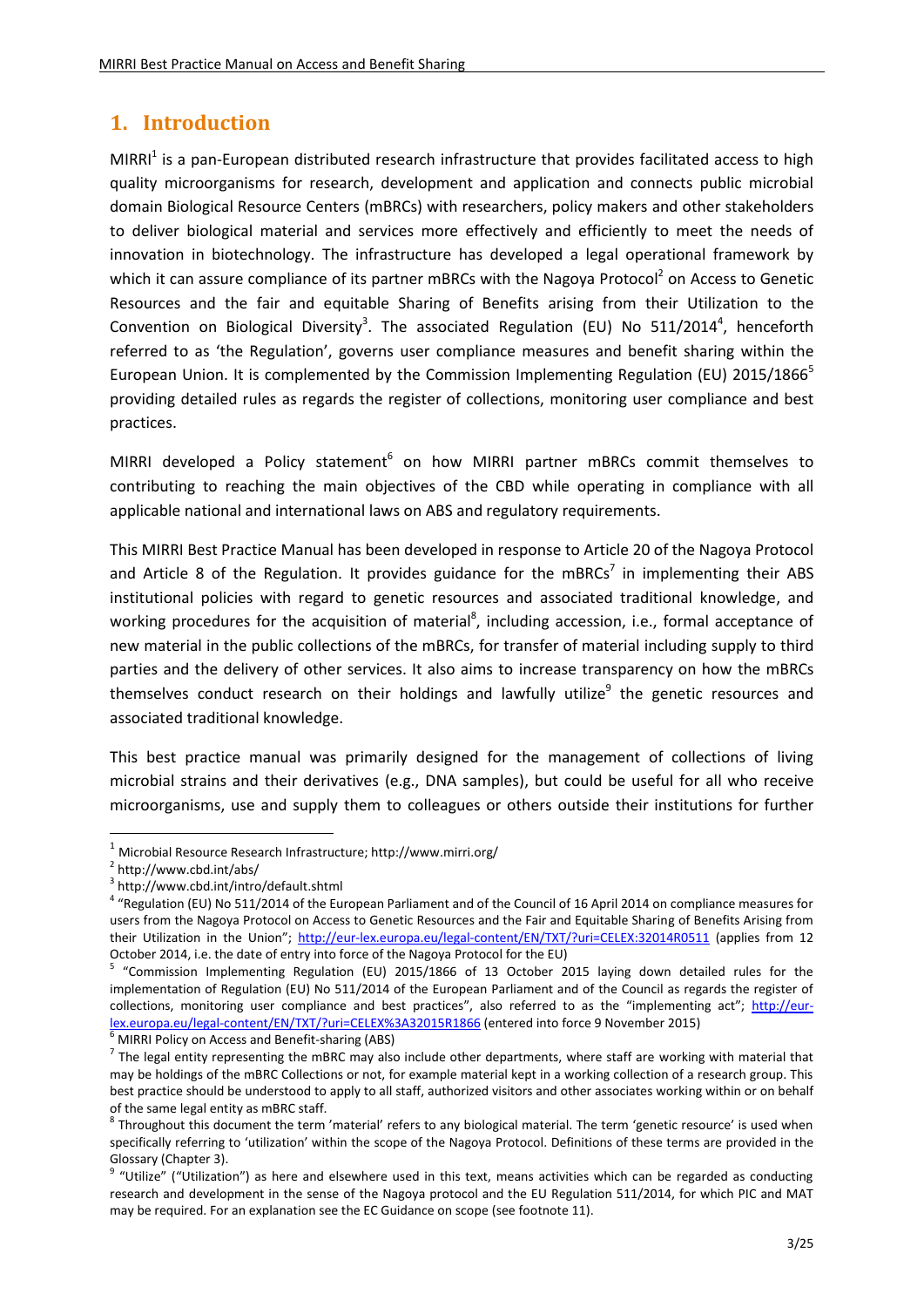use. Some mBRCs may also keep collections of dead natural specimens, e.g., in herbaria or fungaria<sup>10</sup>. In the text-boxes included in this best practice all minimal requirements are presented. MIRRI strongly recommends mBRCs adhere strictly to these requirements, which should minimize the risk of non-compliance.

The scope of the Nagoya Protocol has been much debated. The definitions of terms like 'utilization of genetic resources' and 'country of origin' provided in the text of the CBD, and also 'research and development' as used in the Regulation, left room for interpretation. In order not to add to the confusion, the terms used in the current text are in agreement with those in the CBD, Nagoya Protocol and Regulation text. These terms, their definitions with their source indicated, are listed in the Glossary (Chapter 3). Additional interpretations of certain terms have been added for clarification only where this is regarded absolutely necessary for a correct understanding of MIRRI practices.

With regard to determining whether access and use of a genetic resource or traditional knowledge are within or outside scope of the Regulation, the following elements are of importance: geographic, temporal, kind of material and utilization ('research and development'), personal scope and intent of acquisition. If for one or more of these elements the conditions do not apply, the Regulation does not apply. More details on the scope of the Regulation are provided in the Guidance document<sup>11</sup> published by the European Commission, henceforth referred to as 'the EC Guidance'.

As the European Commission explains in its Guidance on scope<sup>11</sup>, the Regulation applies to genetic resources that were accessed on or after October  $12^{th}$ , 2014 from a country of origin that is a Party to the Nagoya Protocol (mostly by collecting *in situ* in that countries territory), or from another provider country that is a Party to the Nagoya Protocol (for example, through exchange with another mBRC). For example, a strain deposited in an mBRC in 2012 is and remains outside the scope of the Regulation even if the provider country later becomes a Party to the Nagoya Protocol. Still, national legislation or regulatory requirements of the provider country (even when in place before the Nagoya protocol entered into force), may apply to such material, in which case all users are expected to follow them. Besides law governing ABS, national environmental protection law prohibiting or restricting collecting of biological material may also apply to the geographical area where collecting took place (for instance, in National Parks).

The MIRRI Policy statement, minimal requirements, and Best Practice resulted from activities in Work package 9, Task 9.1, of the Preparatory Phase Project MIRRI<sup>12</sup>. These tools were developed by participants from the MIRRI partner institutes in consultation with external experts, and are based on their understanding of the operational practices of mBRCs and their understanding of the Nagoya Protocol and its implementation, the Regulation, and the EC Guidance<sup>11</sup>. Tools developed for implementation of the Nagoya protocol by other projects and associations of users and keepers of biological collections were also taken into account, particularly those of the MICRO-B3 project and  $CETAF<sup>13</sup>$ .

1

<sup>&</sup>lt;sup>10</sup> For herbarium material which is sent on loan temporarily it is advised to also consult the Consortium of European Taxonomic Facilities (CETAF) Code of Conduct and Best Practice for Access and Benefit Sharing. Draft document (8-12-2014)  $11$  Guidance on the EU ABS Regulation implementing the Nagoya Protocol - Guidance on the scope of application and core

obligations.

<sup>&</sup>lt;sup>12</sup> The Preparatory Phase Project MIRRI was funded by the EU Seventh Framework Programme (Grant Agreement no 312251)

<sup>13</sup> Consortium of European Taxonomic Facilities; http://www.cetaf.org/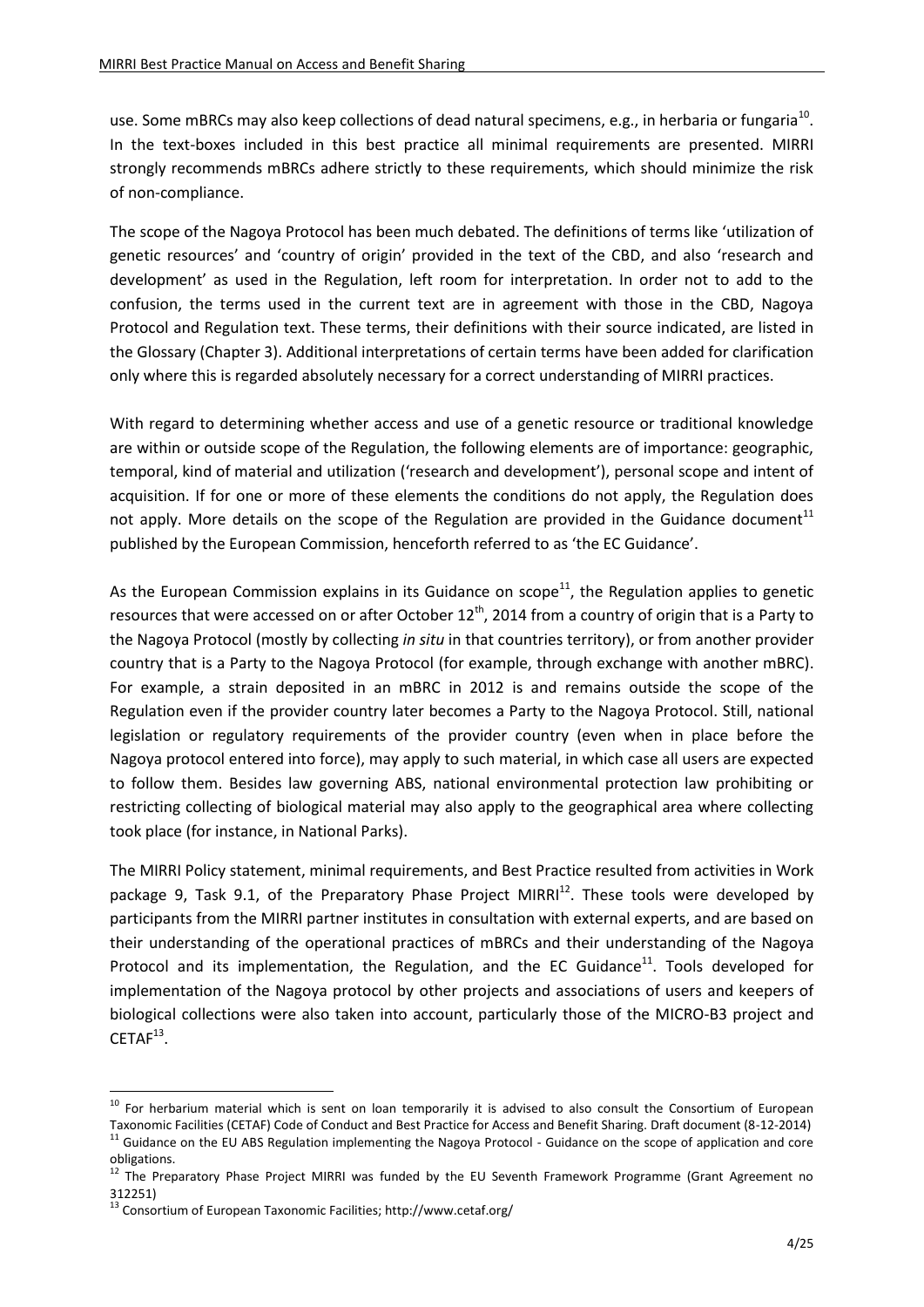# <span id="page-4-0"></span>**2. MIRRI Best Practice on Access and Benefit Sharing**

# <span id="page-4-1"></span>**2.1 Managing acquisition of biological material for accession into the public collection or other purposes**

MIRRI-mBRCs are often embedded in larger institutes. Material entering the institute may or may not be intended or suitable for accession into the collections of the mBRC. Most mBRCs mainly acquire new biological material directly through transfer from external depositors (i.e., from another legal entity) to the curators or other staff dedicated to collection management. However, there are also other possible routes of entry for new material into the mBRC.

For example, mBRC staff or other scientists working in the same institute may collect material in the field. ABS legislation in the country where the fieldwork is planned should be strictly followed, including (if so decided by the Country) the requirement to obtain from the competent national authority in that country appropriate permits, typically including PIC and MAT, before starting the field work. Seeking early collaboration with local scientists for planned field work is recommended. Annex 1 provides a flowchart for scientists who want to collect material in the field in compliance to the Nagoya Protocol and the EU Regulation 511/2014.

In other cases, scientists in the institute may acquire material for (taxonomic) research from collaborating third parties, or as unsolicited samples for identification, etc. They may utilize the genetic resources in ways falling within the scope of the Nagoya Protocol. Guidance for such scientists is provided in the flowchart of Annex 2.

To assure compliance with applicable ABS legislation and regulatory requirements for all activities throughout the institute, due diligence or "reasonable care" $11$  should be exercised in all cases and preferably at the moment of entry of the material, meaning that the documents should be collected that are required to prove that the material was legally accessed and which may also determine uses permitted and terms of benefit sharing (see Box 1 iv-ix).

If such documents are at hand from the moment of entry of the material, this will not only provide legal certainty to the users in the institute, but also promote expeditious accession of the material into the mBRC collection once the need to do so becomes evident. Breaches or delays during the accession procedures caused by missing documents are thus more likely to be avoided. In short, the requirements listed in Box 1 for accession into the pubic collections of the mBRC and best practices presented here should as far as appropriate also be followed for other biological materials entering the institute.

Each institute should formulate and implement its own policy on ABS, and make clear who are authorized to negotiate and sign agreements, and responsible for training and awareness-raising among staff across the institute.

#### <span id="page-4-2"></span>**2.1.1 Accession forms and Material Accession Agreements (MAA) 14**

 $\overline{a}$ 

The MIRRI mBRCs should use a 'strain accession form' with a minimal set of obligatory fields that the depositor must complete (see Box 1) for each item of biological material. It is essential that the

<sup>&</sup>lt;sup>14</sup> This agreement could be based on a model Material Accession Agreement used by the mBRC, or take the form of a Material Transfer Agreement between de depositor and the mBRC.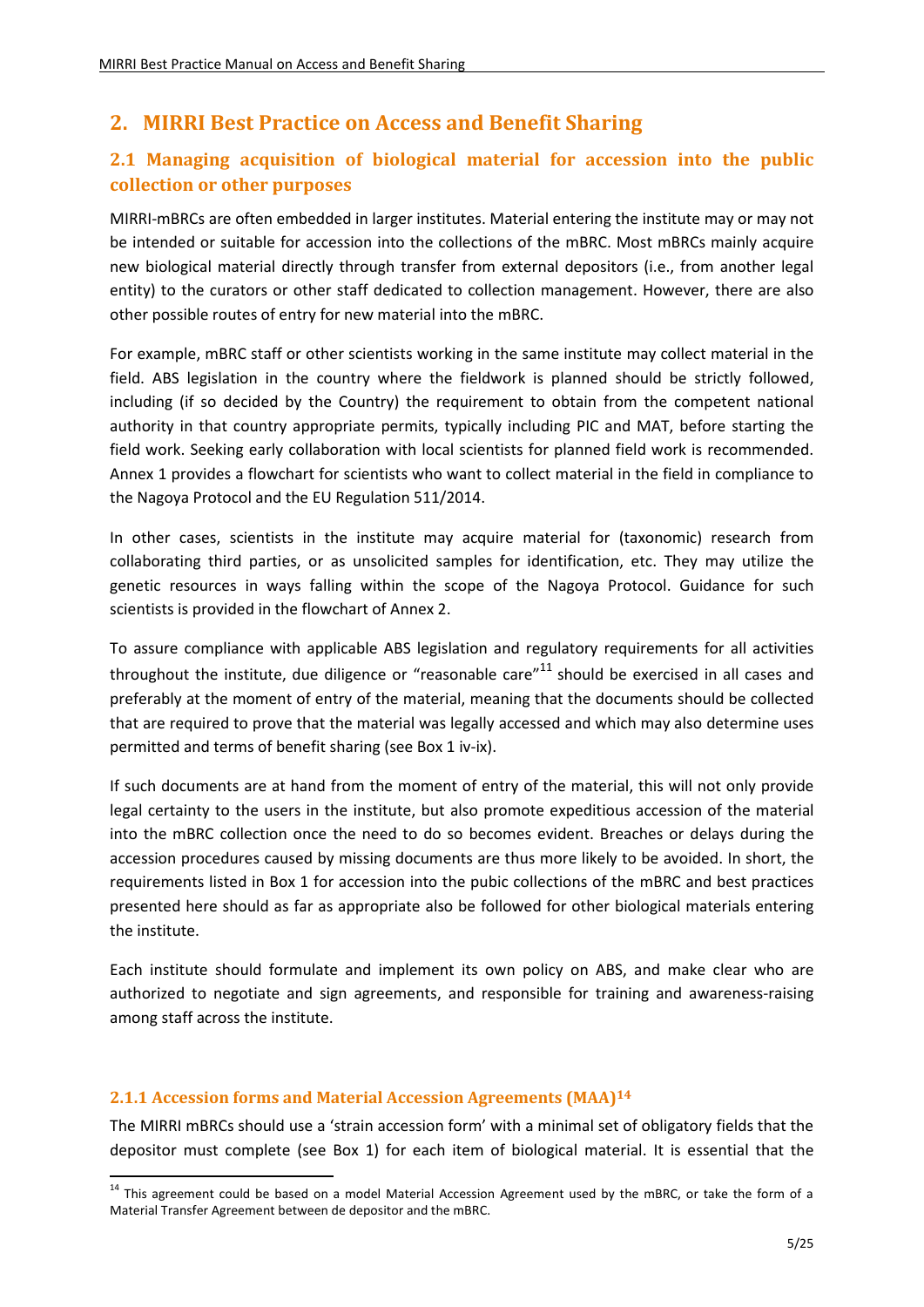depositor must clarify the geographic origin of the material, and also provide a minimal amount of information that allow the mBRC to determine, as far as reasonably can be expected, if any ABS legislation or regulatory requirements apply to the material or not, in other words, to exercise due diligence. If information concerning only one of the elements of scope (see Introduction) already allows to conclude that the material is out of scope of the Nagoya Protocol and Regulation, then information on other elements of scope would not be necessary for that purpose. However, if the information provided remains insufficient to determine if material is within scope, the material should not be accepted for deposit and not be retained by the mBRC.

Further recommendations are provided in Box 1, to ascertain that the depositor and mBRC will understand what can and cannot be done with the material once accessioned into the public collection. The form should at least be signed by the depositor; otherwise the responsibility and any liability for the deposit could be placed entirely on the mBRC.

In case the material is deposited with associated traditional knowledge, the receiving mBRC should only make this traditional knowledge publicly available if this is in agreement with terms in the MAT. For example, this may be relevant for material used in fermented beverages from indigenous communities.

Proof of consent from the competent authority in the country of origin for the act of deposit of the material in the foreign receiving mBRC must be provided where such is required by applicable legislation of the country of origin of the material. In case of doubt, the mBRC should ask the depositor about this and/or contact the appropriate authority to check.

In case the standard MTA of the mBRC is used for supply to third parties, the depositor should be informed of this. Any objections the depositor might have on the content of the MTA should be discussed and resolved between the mBRC and depositor before the material can be distributed.

Depending on the depositor's and the receiving mBRC's wishes, a Material Accession Agreement (MAA) could also be used, instead of a sole accession form. Whichever document is chosen for the deposit, the document must be a legally valid agreement between the mBRC and the depositor and signed by both parties. National ABS law in certain Parties to the CBD may demand that a model MTA of the competent authorities (in the country of origin) is signed between the authority or the depositor and the receiving mBRC.

*Note 1*: Third parties in the context of MAA may be users of materials in academia or private companies, and the use they make of these materials varies. Such use may or may not be considered as 'utilization' within the scope of the Nagoya Protocol.

*Note 2*: The Regulation includes special provisions for genetic resources of pathogens (see Article 4, par. 5a) in case of a present or imminent public health emergency of international concern.

*Note 3*: Where an accession form to be completed and signed by the Depositor would be a legally acceptable alternative for an MAA, the MIRRI-mBRC should include the points above in the text of the accession form.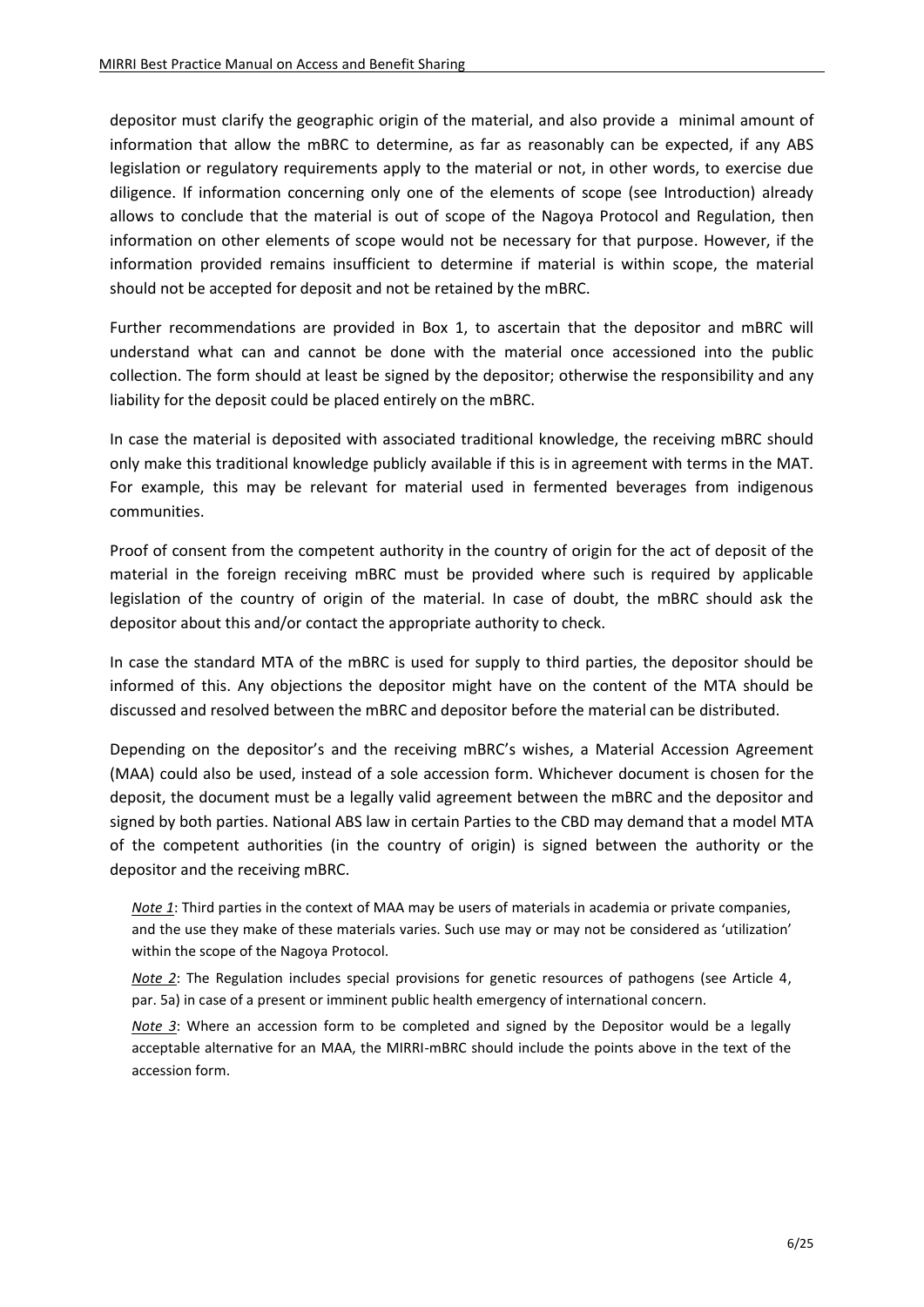### **Box 1 - Deposit of material in a public collection - Accession Form and Material Accession Agreement (MAA) minimal requirements, due diligence steps and recommendations**

#### **Minimal information needed to exercise due diligence**

The information fields in the below table shall be included in the accession form, and/or in the MAA or its annex, whichever is appropriate. Indicated is whether provision of the information is obligatory for the depositor or not.

| Fields used by the mBRC to assess<br>the status of the material under<br>applicable ABS law                                                                                                                                | To be completed by depositor                                                                                                                                                                                                       | Remark                                                                                                                                                                                   |
|----------------------------------------------------------------------------------------------------------------------------------------------------------------------------------------------------------------------------|------------------------------------------------------------------------------------------------------------------------------------------------------------------------------------------------------------------------------------|------------------------------------------------------------------------------------------------------------------------------------------------------------------------------------------|
| Depositor's identifier<br>for<br>the<br>material (e.g., lab strain number)                                                                                                                                                 | Always                                                                                                                                                                                                                             |                                                                                                                                                                                          |
| The<br>taxonomic<br>designation<br>(scientific name)                                                                                                                                                                       | If available                                                                                                                                                                                                                       |                                                                                                                                                                                          |
| Space to fill in the unique strain<br>identifier issued by the mBRC                                                                                                                                                        | <b>No</b>                                                                                                                                                                                                                          | To be completed by the mBRC                                                                                                                                                              |
| Date of original collecting in situ<br>('access')                                                                                                                                                                          | Always                                                                                                                                                                                                                             |                                                                                                                                                                                          |
| Place of original collecting in situ<br>with<br>(preferably<br>geographic<br>coordinates), including the country<br>of origin                                                                                              | Always                                                                                                                                                                                                                             | Country not applicable if collecting<br>from<br>an<br>area<br>beyond<br>national<br>jurisdiction; in the case of collecting on<br>high seas, the name of the vessel could<br>be recorded |
| Name of the individual(s) who<br>collected the sample from in situ<br>conditions and the name of the<br>institution<br>(legal<br>entity)<br>that<br>employed the individual at the time<br>of the collecting of the strain | Always                                                                                                                                                                                                                             |                                                                                                                                                                                          |
| Fields needed to collect proof of<br>legal access in the country of origin<br>and information on agreed terms<br>for use                                                                                                   | To be completed by depositor                                                                                                                                                                                                       | Remark                                                                                                                                                                                   |
| Internationally<br>Recognized<br>The<br>Certificate of Compliance (IRCC)<br>number                                                                                                                                         | If available                                                                                                                                                                                                                       |                                                                                                                                                                                          |
| PIC and $MATB1.1$ , and any relevant<br>MTA(s) or other legal documents                                                                                                                                                    | Always when such documents cover<br>the material, and IRCC is not available;<br>also in case an IRCC is available but<br>does not provide information on<br>content of mutually agreed terms<br>relevant for mBRC and future users | Copies should be provided with the<br>information on the material for<br>deposit, or be requested by the mBRC,<br>whichever is appropriate                                               |

#### **Due diligence steps**

*Always determine the status of the material, i.e. whether it is within scope of the Nagoya Protocol and EU Regulation 511/2014 (as part of due diligence), or any other ABS law.*

Does the material originate from a country that is a Party to the Nagoya Protocol? Check the country information in the ABSCH.

- At the time of *in situ* access of the material, was there legislation in place in the country of origin and does it apply to the material? Check the country information in the ABSCH.
- If unsure, or none can be found, ask the depositor to contact the National Focal Point in the country of origin for clarification and to provide a copy of any answer received.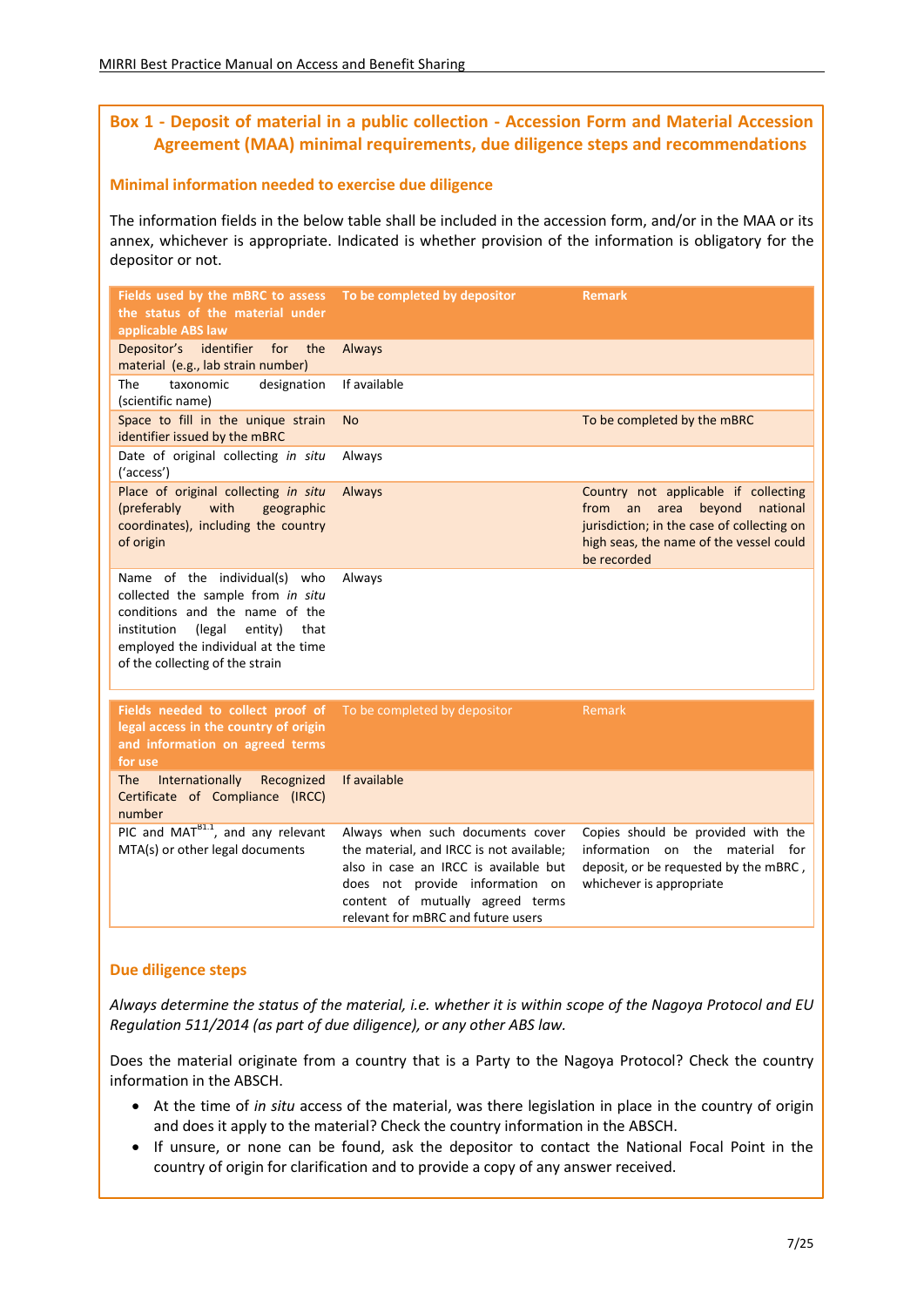#### **Box 1 - continued**

- If no clarification is provided by the depositor, and there are reasons to believe that applicable access legislation may exist, contact the NFP in the country of origin to seek clarification. Keep copies of e-mails sent and any answers received as proof of due diligence.
- For the above, always follow the EC Guidance 11
- If documents are provided by the depositor, refer to "Checking documentation" (2.1.3).

#### **Recommendations**

MIRRI recommends the addition of more fields to the accession form to allow the recording of information relevant for ABS, such as tracking the history of the transfers of the material, in the direct chain from collection of the material *in situ* to the moment of deposit in this mBRC.

MIRRI also recommends that the mBRC includes the following in the accession form and/or MAA model:

- (1) a brief statement to explain (a) the mission of the receiving mBRC and (b) that the mBRC adheres to the MIRRI-approved ABS policy and best practices;
- (2) a list of terms and their definition, preferably consistent with those used in CBD, Nagoya Protocol, and the Regulation. It is recommended to use the terms listed in the glossary.
- (3) a section in which the depositor declares that he/she:
	- has acquired the material legally and in compliance with applicable legislation;
	- assures as far as reasonably possible the accurateness, truthfulness, and completeness of (scientific and non-scientific) information and the authenticity of the documentation relevant to ABS provided to the receiving mBRC and that the documentation applies to the material;
	- declares that by depositing the material the depositor does not infringe any rights of third parties, including intellectual property rights, or any terms of MTAs to which the material is subject.

For transparency MIRRI recommends to also include article(s) in the accession form and/or MAA which clarify:

(4) Terms for use and benefit sharing by third parties that will receive the material from the receiving mBRC, after it has been released for distribution.

*Note*: Simple reference to standard MTA used by the receiving mBRC for such purposes may suffice, and MTA included in annex to the MAA (mBRC may change its standard MTA at any time, but the terms that will apply are those provided with the material at the time of supply).

(5) The rights the mBRC will acquire over the material.

*Note*: It is important that both parties to the agreement understand that the receiving mBRC acquires certain rights over the material upon accession, that are compatible with original PIC and MAT, or other previous and applicable agreements. These typically include the right to use the material for (a) preservation, (b) distribution, (c) research, including work on the genetic resources for the purpose of quality control, identification and characterization (if necessary define what type of use is intended), and the right to publish the results thus obtained (e.g. sequence data, images), and (d) removal from collection when necessary.

- (6) Duration of the contract in principle this would be indefinite.
- (7) Clauses for disputes.

#### **Footnote**

 $\overline{\phantom{a}}$ 

B1.1 This is the PIC and MAT issued by a competent national authority in the country of origin prior to the *in situ* access of the material there, or any other document type valid under applicable ABS law.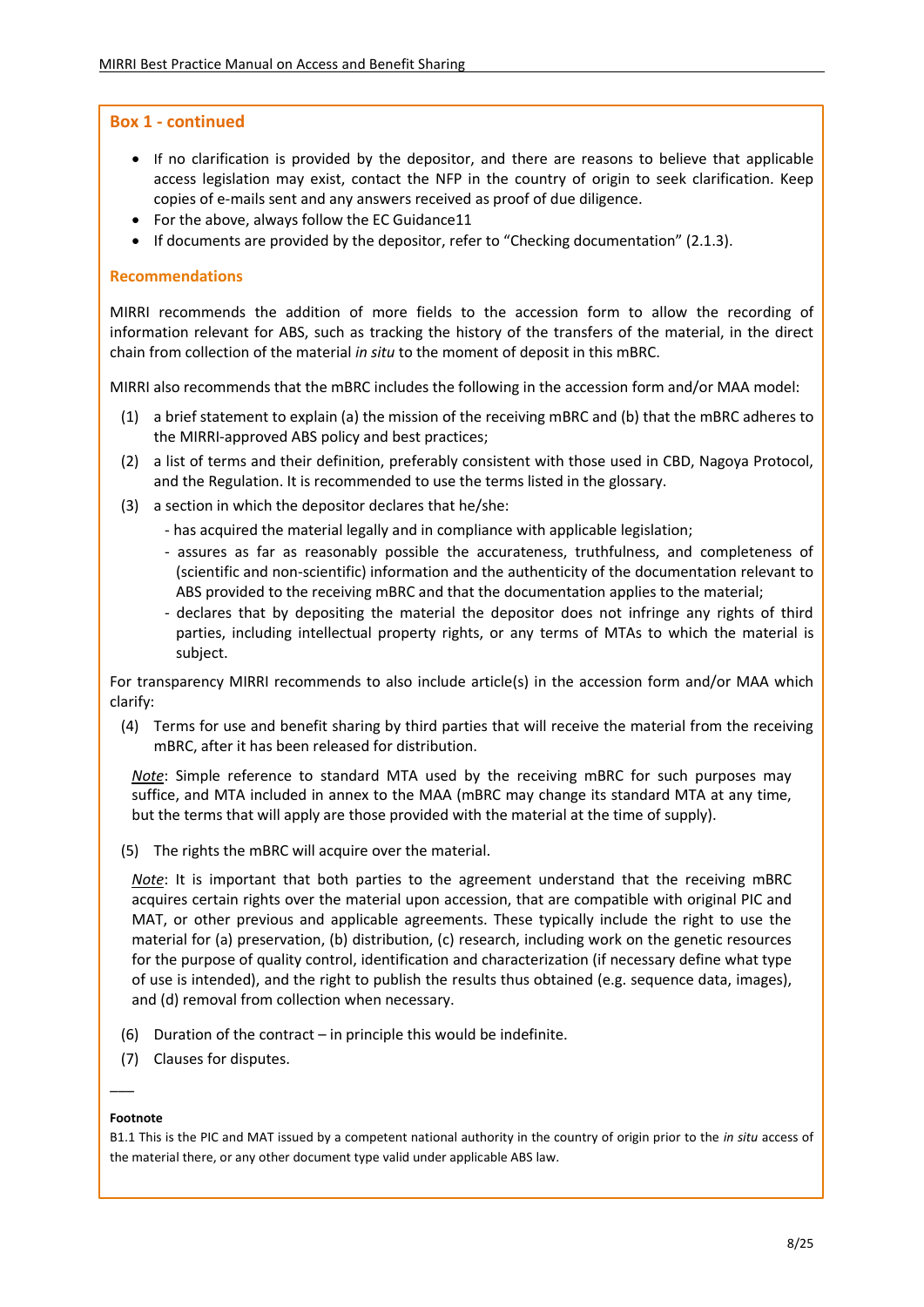#### <span id="page-8-0"></span>**2.1.2 Tracking information**

At the time material is offered for deposit, the mBRCs will make reasonable effort to collect information to track back to the origin of that material including any intermediary transfer(s), before accepting it as a novel deposit in the Collection.

- The mBRC will make the depositor aware of the need to clarify the origin of the material and, if the data available indicate that such is required, ask the depositor to provide the mBRC with all relevant documents providing evidence that the material was legally accessed *in situ* in the country of origin, including the original PIC, and MAT where appropriate, and also subsequent agreements if any were made.
- If the material itself is not listed as the 'subject matter' on the Internationally Recognized Certificate of Compliance, PIC, or other permit<sup>15</sup>, and there is no evident affiliation between the depositor and the PIC-applicant mentioned in these documents, then the mBRC will ask the depositor for an explanation. The mBRC is advised to keep this correspondence as proof of having exercised due diligence.

#### <span id="page-8-1"></span>**2.1.3 Checking documentation provided by the depositor**

The Internationally Recognized Certificate of Compliance will be checked by the mBRC. It should be accessible in the ABS-CH, and the mBRC should check the information available as far it is public. If the Certificate is available, the mBRC should add the Certificate's unique identifier to the material documentation and add it to the record of the material in the mBRC database (and include it in the strain catalogue).

In the absence of an Internationally Recognized Certificate of Compliance, the mBRC should check other relevant documents at its disposal that have been issued by the competent authority (access permit, PIC, MAT) in the country of origin. This authority should be listed in the ABSCH and on the NFP webpages of the country of origin. In case it is not listed there, the legality of the documents may be unclear and MIRRI recommends it should be confirmed by the NFP before the mBRC can accept the material for deposit.

*Note 1 :* In case the material is not itself listed as 'subject matter' in the Internationally Recognized Certificate of Compliance  $^{16}$ , it is recommended to note this in the records of the mBRC (for example, if the subject matter is a soil sample, from which one or more strains were isolated that are not listed as such on the certificate).

*Note 2:* The mBRC should make available in the holdings catalogue the reference numbers of the above documents, or the documents contents as far as it is not confidential.

#### <span id="page-8-2"></span>**2.1.4 Special cases**

 $\overline{a}$ 

Article 8 of the Nagoya Protocol on special considerations encourages each Party to implement simplified measures for providing access to genetic resources for non-commercial research, and to

<sup>&</sup>lt;sup>15</sup> See Nagoya Protocol, Art. 17, par. 4(f); for microbial genetic resources (strain, isolate) it will in fact be very rare that the resource would be listed under the subject matter

 $16$  See Nagoya Protocol Art. 17 par. 4 (f).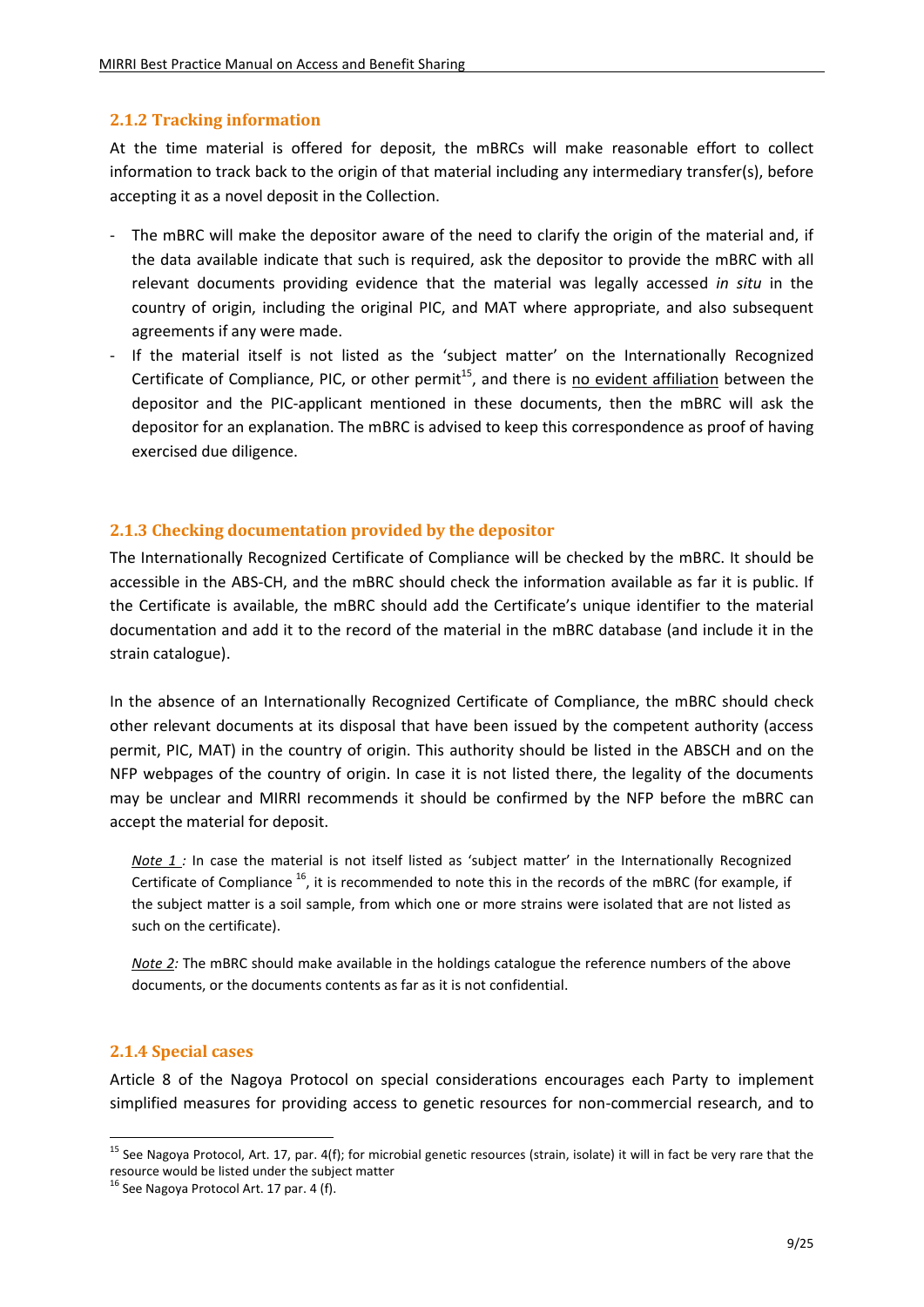pay due regard to situations of present or imminent emergencies that threaten human, animal or plant health, by implementing expeditious access and benefit sharing procedures. The MIRRI mBRCs should be aware of their responsibility and work with the authorities to address such situations.

#### **Post-accession problems**

**.** 

While at time of deposit the mBRC had no reasons to doubt the correctness of information provided or the legality of access, proof could emerge later that the information provided by the depositor on a certain material was false or incorrect. In such a case, the mBRC should immediately contact the depositor to discuss the matter and request for the correct documentation. Should it remain unclear whether the material was legally accessed in the country of origin or not, then the mBRC should immediately inform the competent authority in the country where the mBRC is located, and (confidentially) any third parties that may have been supplied with the material since the accession by the mBRC. In consultation with this competent authority appropriate measures should be taken by the mBRC and any third parties mentioned above informed of these if appropriate. Such measures may include deaccessioning of the material from the collection, or trying to resolve the problem.

#### <span id="page-9-0"></span>**2.1.5 Setting terms for utilization by the mBRC and third parties**

The mBRC can decide to use the standard MTA of the mBRC for distribution to third parties if for the material no original PIC and MAT were legally required, and also no additional terms were expressed by the depositor (through MTA/MAA/accession form) that would be incompatible with the standard MTA. The mBRC is advised to inform the depositor about this decision<sup>17</sup>.

*Recommendation: Terms for permitted use of the material and benefit sharing are laid down in the mBRC's standard MTA for distribution, and therefore should be already listed (or accessible) in the strain accession form model used by the mBRC. When completing the accession form, the depositor should explicitly have to approve these terms (in paper or online through a click-wrap procedure).*

If the original PIC and MAT provide terms for use, or a MAA/MTA has been provided by the depositor, then the mBRC should compare these documents to its standard MTA for supply to third parties. If the standard MTA is fully compatible with terms laid down in these documents, then the standard MTA can be used for future distribution from the mBRC, and the depositor should be informed about this. If terms are incompatible, the mBRC could consider asking the depositor or the competent authority if distribution under the standard MTA of the mBRC would be allowable. If this is not allowed, or if the mBRC agrees with these terms put forward by the depositor, the mBRC can set up a specific MTA for supply of the material meeting all stakeholders' requirements, or simply use the (core of) MTA provided by the depositor for future supply to third parties.

If terms on benefit sharing need to be specifically agreed between the depositor and the mBRC as a utilizer of the genetic resource, emphasis could be on non-monetary benefits including research collaboration, training and capacity building in taxonomy and microbiology in general; referring to the policy statement or best practice may suffice. This pertains to the type of use mentioned under 2.3 (ii b).

 $17$  This can simply be done by referring in the accession form to the standard MTA for supply to third parties as the one being used in such cases.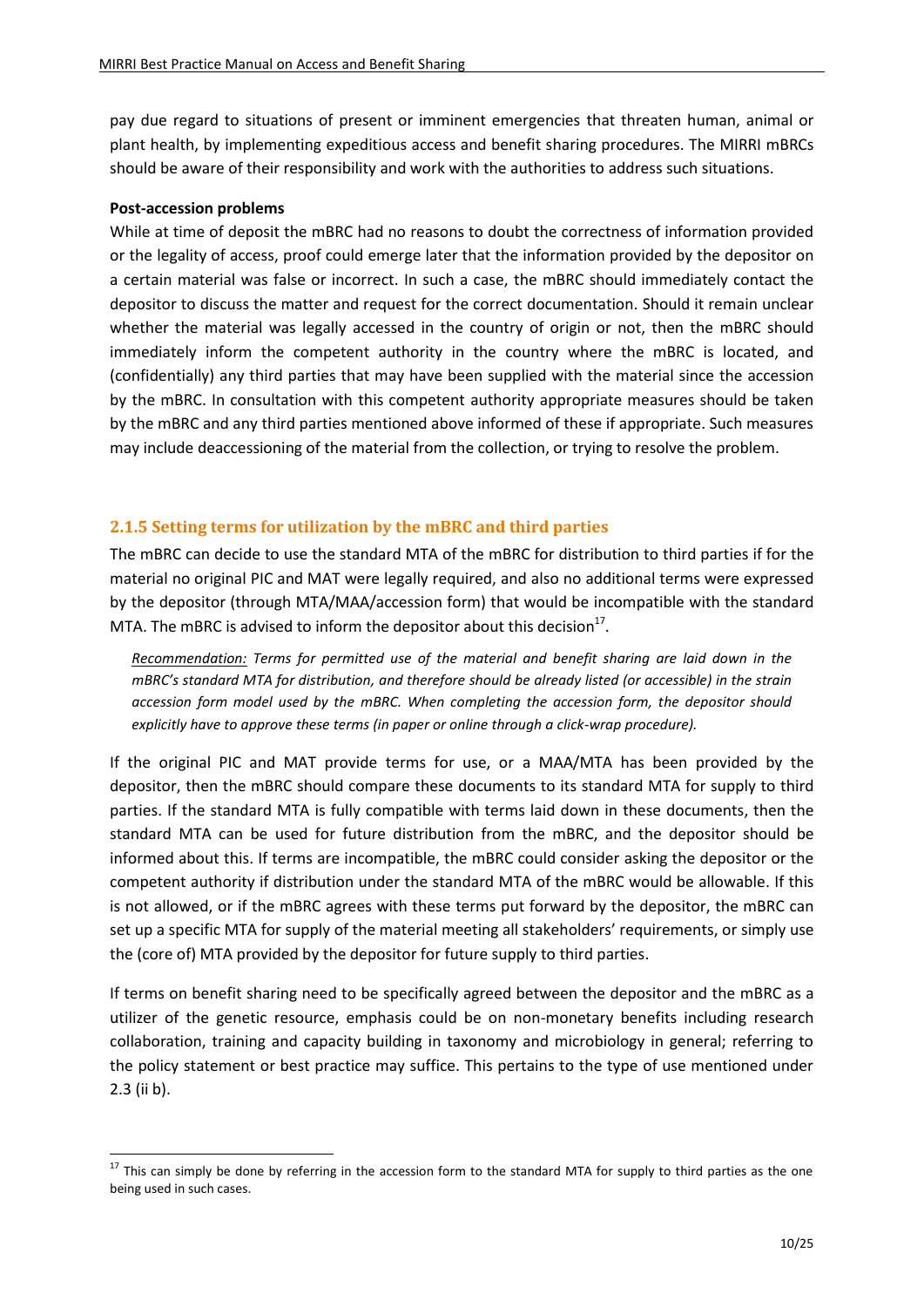To clarify what the mBRC itself can do with the material, a brief statement or clause could be inserted into the strain accession form or MAA (see Box 1, recommendations). Any restrictions the depositor may wish to impose with regard to use of the material by the mBRC could be taken into consideration at the time of deposit, but it is stressed that MIRRI regards the use rights as listed in Box 1 recommendation 5 c as the minimal requirements for good practice in collection management, necessary to fulfil MIRRI's aims<sup>18</sup> and basic to a proper implementation of the OECD Best Practice guidelines for Biological Resource Centres<sup>19</sup>.

#### <span id="page-10-0"></span>**2.1.6 Material acquired temporarily**

 $\overline{a}$ 

If the material is unsolicited and acquired temporarily, for example to perform an identification service, during which time it is not sent to any third party or subcontractor as part of performing the service, and is not used for research purposes by the mBRC, it can be considered outside the scope of the Regulation. The material should be returned to the sender or destroyed after the end of work.

# <span id="page-10-1"></span>**2.2 Managing transfer of material from the public collection to other mBRCs and third parties**

#### <span id="page-10-2"></span>**2.2.1 Transfer of material between mBRCs (exchanges)**

A separate standard MTA for exchange between mBRCs may or may not be required<sup>20</sup>.

Transfer of material from one mBRC to another will have to be in agreement with terms under which the material was acquired by the supplying mBRC. For the exchanged materials, further distribution by the receiving mBRC is under MTA conditions equivalent and compatible to those in place at the supplying mBRC, but never more lenient (without renegotiating terms with the competent authority in the country of origin, that is). MIRRI-mBRCs should use compatible MTA for distributing to third parties, so it can be expected that, with few exceptions, the exchanges within MIRRI will be compliant also under the mBRCs own standard MTA. The exchanging mBRCs should inform each other about all relevant ABS documentation associated with the exchanged material and properly file these in their records.

*Note*: *Simplified mechanisms for transfer between mBRCs that are members of MIRRI, as other recognized regional networks or associations (ECCO, WFCC, so at any level), should be favoured. This will also depend on their success to get recognition of best practice with the CBD and EU.*

 $18$  Typically, the mBRC staff and others at the same institute will not be allowed to use the material for research until it has been published and released for distribution.

<sup>&</sup>lt;sup>19</sup> Organisation for Economic Co-operation and Development (2007) <http://www.oecd.org/sti/biotech/oecdbestpracticeguidelinesforbiologicalresourcecentres.htm>

<sup>&</sup>lt;sup>20</sup> This may depend for example on the mBRC policy for exchange of material, or requirements by national ABS law in the country where the mBRC resides.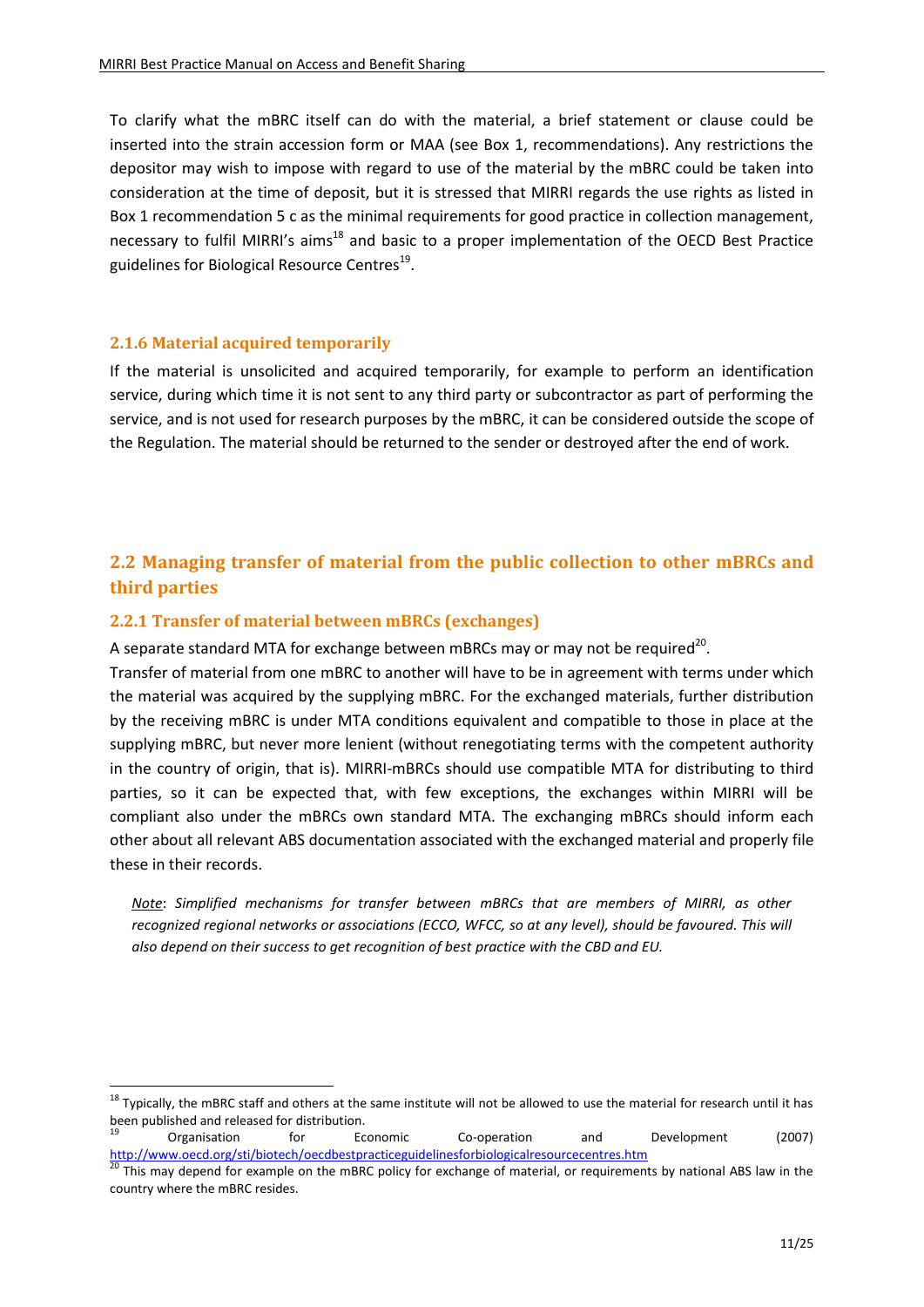#### <span id="page-11-0"></span>**2.2.2 Transfer to third parties**

Material should always be supplied by the mBRC to third parties under an MTA. MIRRI minimal requirements for such an MTA are presented in Box 2. A standard MTA may suffice for most materials. Specific MTAs may be used where appropriate or required. Best practice for setting up specific MTAs for distribution are provided in par. 2.1.5.

*Recommendation 1: If the mBRC receives a request from an interested third party to obtain material for expressed use that is not allowed under the current terms for use in the MAT (and MTA), then it should not provide the material to this third party before this party is able to deliver proof that it has reached a new agreement with the country of origin and other rightful stakeholders, allowing such new use. Also, in other cases<sup>21</sup> where the mBRC foresees a considerable risk of non-compliant utilization, this recommendation applies.*

*Recommendation 2: Material which is not part of the mBRC holdings, e.g., material in a research collection, should only be sent to third parties outside the institute by properly trained personnel, typically by a certified safety officer who also handles and oversees all the administrative and practical preparations for the shipment of cultures and other materials ordered from the mBRC<sup>22</sup>. The scientist who is responsible for the material must hand over to the staff who is responsible for the shipment along with the material proper MTA signed by both parties to the agreement (so also the Recipient), and in case it is required by applicable ABS law or regulatory requirements, also documents providing proof that the material was legally accessed (Internationally Recognized Certificate of Compliance, or PIC and MAT, or an equivalent permit; see also Box 2, iv). Staff responsible for ABS implementation within the institute should be consulted in case of doubt.*

#### <span id="page-11-1"></span>**2.2.3 Material collected post-CBD and pre-Nagoya**

**.** 

mBRC holdings may include material originating from an area of jurisdiction of a Party to the NP, collected on or after 29<sup>th</sup> December 1993 (date of entering into force of the CBD) and before 12 October 2014 (date of entering into force of the Nagoya Protocol) yet without a permit (PIC and MAT), and for which the mBRC was unable to determine if any (provisionary) national legislation in the country of origin was applicable at the time of *in situ* access.

Although such material is not subject to the Regulation, the MIRRI-mBRC is advised to only distribute (or continue distributing) such materials to third parties under an MTA that obliges recipients who want to utilize the genetic resource for research and development with commercial intent, to contact at least the appropriate authority in the country of origin of the resource, in advance of such utilization, to negotiate in good faith on the terms of any benefit sharing.

*Note 1:* Since 2009, several mBRCs have used an MTA based on the ECCO Core-MTA<sup>23</sup> for the supply of all strains in the public collection; also for holdings that were accessioned prior to 1994. The key article 7 reads: "If the RECIPIENT desires to use the MATERIAL or MODIFICATIONS for COMMERCIAL PURPOSE(S),

<sup>&</sup>lt;sup>21</sup> Authorities may see as a typical example of this a request by a commercial company for material that is available for noncommercial purposes only.

<sup>&</sup>lt;sup>22</sup> This recommendation will be in line with practice already in place at most mBRCs where a certified safety officer is responsible for all material leaving the institute is shipped in accordance with applicable rules, including export control, dangerous goods and quarantine regulations.

<sup>&</sup>lt;sup>23</sup> Janssens D, Tindal B, Green P, Garay E, Fritze D, Stalpers J, Smith D, Bimet F, Desmeth P (2009). The ECCO core Material Transfer Agreement for the supply of samples of biological material from the public collection. The MTA text is available here: [http://www.eccosite.org/.](http://www.eccosite.org/)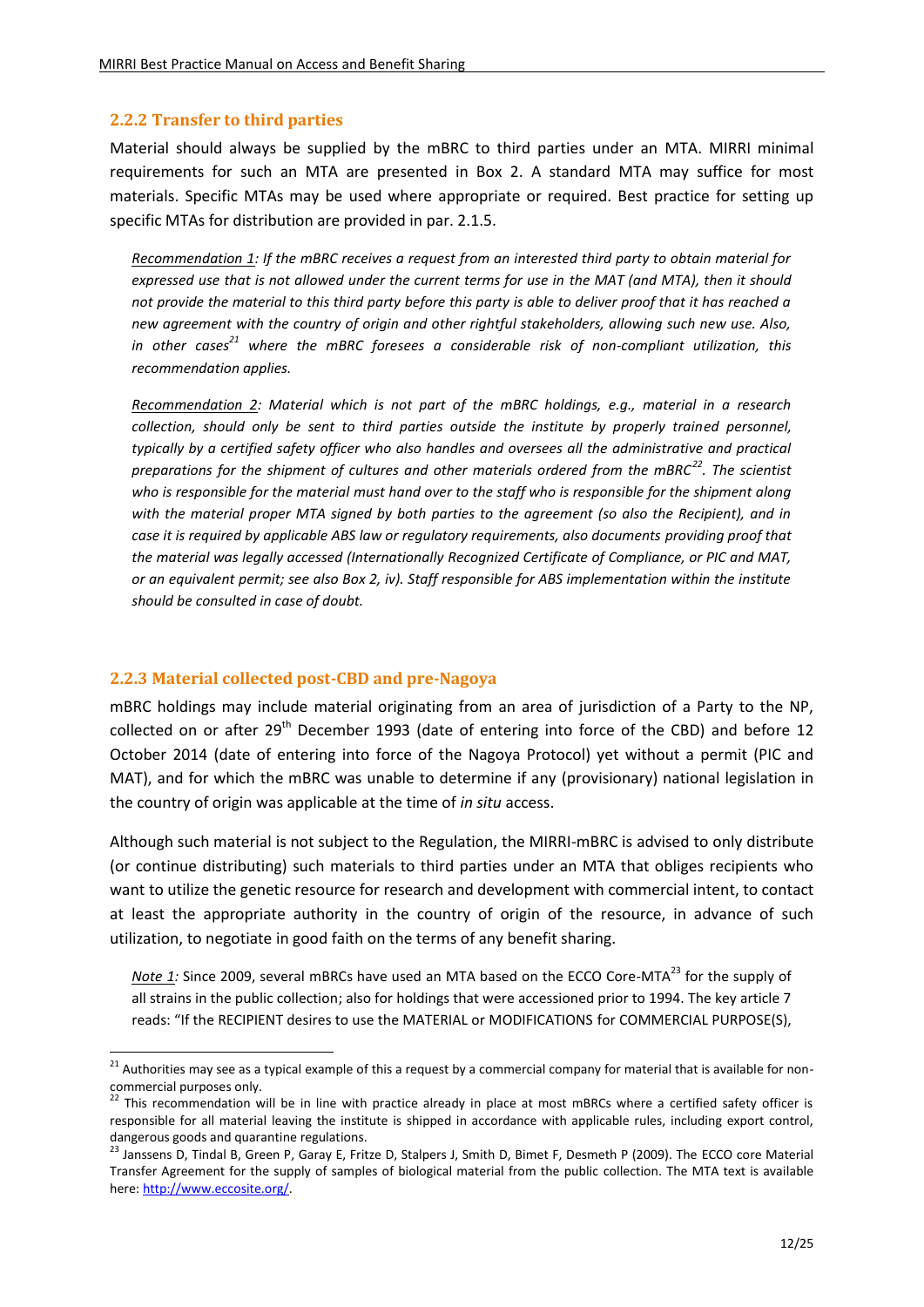it is the responsibility of the RECIPIENT, in advance of such use, to negotiate in good faith the terms of any benefit sharing with the appropriate authority in the country of origin of the MATERIAL, as indicated by the COLLECTION's documentation." It is up to the mBRC to decide if it continues such practice*.* 

*Note 2:* MIRRI recommends that the ECCO Core-MTA phrasing "…desires to use … for COMMERCIAL PURPOSES..." is changed to "...desires to utilize … for research and development with commercial intent...", or change the definition of the COMMERCIAL PURPOSES accordingly.

#### <span id="page-12-0"></span>**2.2.4 Tracing user information**

 $\overline{a}$ 

As laid down in Art. 4 par 3 b (iii) of the Regulation, users of genetic resources should not only keep information on the source from which the resources (or traditional knowledge associated with these resources) were directly obtained, but also information on subsequent users. mBRCs shall thus keep records of all transfers of material from the mBRC to the primary recipients. Tracing of further transfers down a user chain starting with these primary recipients is not required for collections under the Regulation.

#### <span id="page-12-1"></span>**2.2.5 Transfer to third parties by recipients**

MTA for supply of material from the public collection to primary recipients (the requestors or 'mBRC customers') should not allow third party transfer. An important reason for this is that there is a risk that the resources will be transferred by the primary recipients to such third parties without the documentation, raising the chances of non-compliant use. It is also noted that the authenticity and identity of microbial strains cannot be assured along a user chain, and such practice is therefore generally not recommended for microbial materials.

A user not employed by the same legal entity as the signatory to the MTA should be regarded as a third party, even if they collaborate under a 'defined joint project'<sup>24</sup>. Such a third party user is not contractually engaged vis à vis the provider (the mBRC) and is thus not authorized to use the material. Moreover, the legal status of parties collaborating in a single defined joint project can be different, e.g., contractors, subcontractors etc.

Under the condition that the MTA and annexes are always transferred along with the material, the following exceptions can be made:

- (i) the recipient can share the material with colleagues (employed by the same legal entity);
- (ii) the recipient can also share the material with scientists working in the same consortium, where in a consortium agreement the control of access to material is clearly defined to meet the terms in applicable MTAs;
- (iii) in situations where scientists employed by different legal entities (for example, a research institute or a university) work in permanently shared laboratory facilities and collaborate, it is allowed to make an arrangement that these scientists can also share material.

 $24$  "Legitimate exchange" will only include exchange between mBRCs, and the exceptions (i-iii) below. In the ECCO-Core MTA the term also includes exchange between researchers collaborating in "a joint defined project", but MIRRI advices against such practice.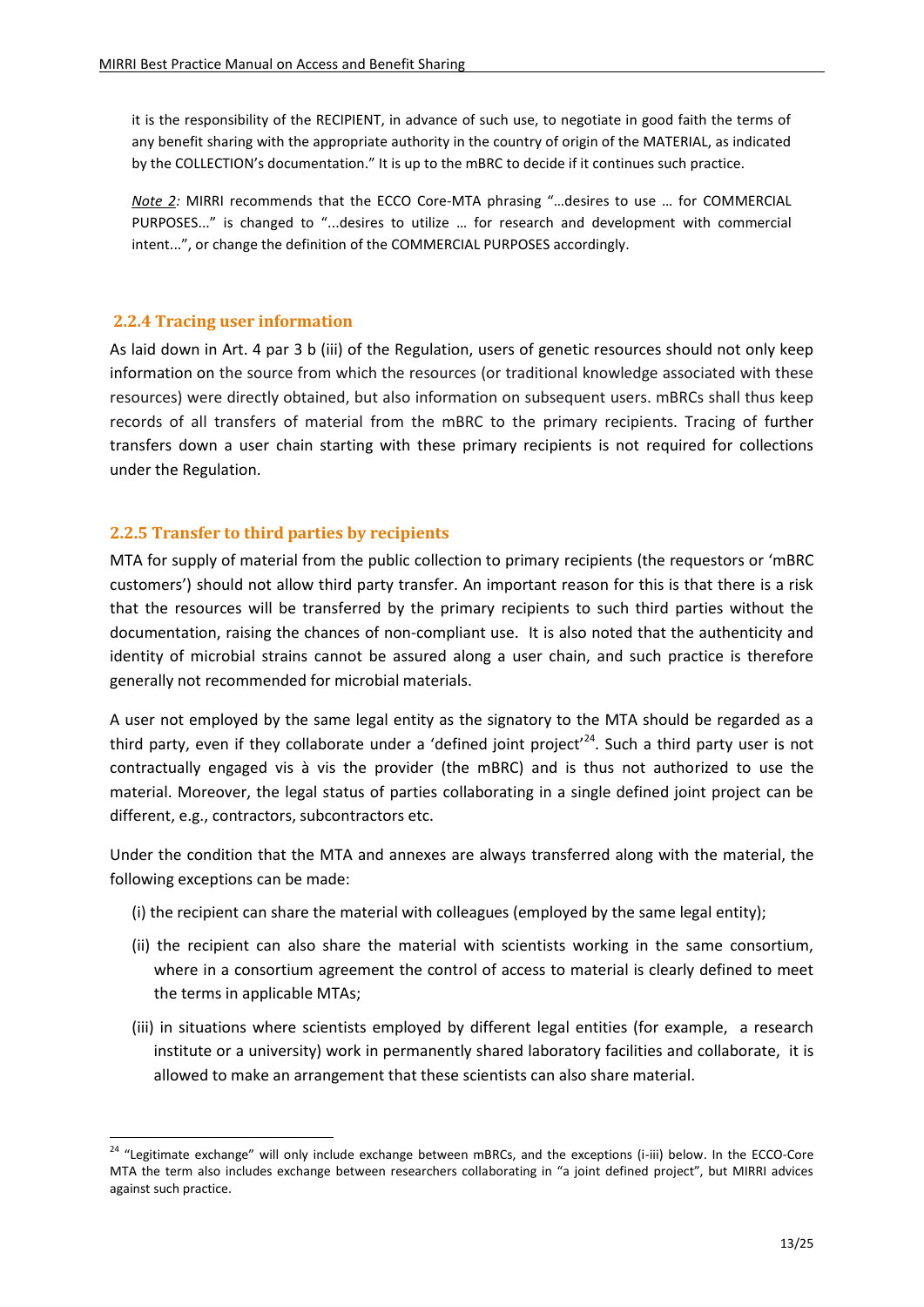# **Box 2 - Supply of material from a public collection to other mBRCs or third parties - Material Transfer Agreement (MTA) minimal requirements and recommendations**

*Consider if a standard MTA for pre-CBD and post-CBD materials is needed – in relation to the decision to be taken by MIRRI partners if and what type of MIRRI-MTAs will be needed.*

#### **Minimal information to be included**

In the MTA, or in annex thereof, or in the packing list for the supplied material, whichever is appropriate, the following minimal information is to be provided:

- (i) full names and addresses of the institutes or other legal entities that are parties to MTA;
- (ii) full names and capacities of persons signing on behalf of the provider mBRC and the Recipient;
- (iii) information on the material(s) supplied under the MTA:
	- strain identifier (Global Unique Identifier, Accession number of the supplying mBRC);
	- scientific name;
	- country of origin, if applicable;
- (iv) if required by applicable ABS law or regulatory requirements, copies (electronic or paper) of the relevant documents, including:
	- the Internationally Recognized Certificate of Compliance (IRCC) number and information on the content of mutually agreed terms<sup>B2.1</sup> or,
	- if no IRCC is available, the original PIC and MAT $^{B2.2}$  or,
	- if these are not available, any other legally valid documentation<sup>82.3</sup>, providing proof that the material was legally accessed in the country of origin, and providing information on terms for use (including previous MTAs if applicable) additional to terms here agreed on (in this MTA).

Furthermore, to support Recipient's compliance, articles should also be included which clarify

(v) what kind of transfer of the material is permitted by the recipient to third parties/other users under the MTA (if allowed, see also par. 2.2.5).

*Note*: 'Legitimate Exchange' can be defined in the MTA; MIRRI recommends that third party transfer will not be allowed under the standard MTA of the mBRC.

- (vi) that the recipient will acknowledge the country of origin and the provider mBRC as sources of the material in any and all publications that reference the material using the mBRCs' accession number.
- (vii) that the recipient is expected to use the material in a legal and sustainable way, and that the recipient will fully respect national ABS legislation of the country where the recipient resides, also when such legislation goes beyond the requirements of the EU Regulation or the terms in the MTA covering the material (see ix below if the use is outside that specified in the MAT).
	- For example: "The Recipient undertakes to use the material in compliance with all applicable national and international laws and regulations, including those on Access and Benefit Sharing under the CBD and the Nagoya Protocol. Activities involving the use of the material by recipient should be supportive and not run counter to the objectives and principles of the CBD."

(viii) the kinds of use that are allowed under the MTA, especially with regard to:

- non-commercial and commercial use of the material;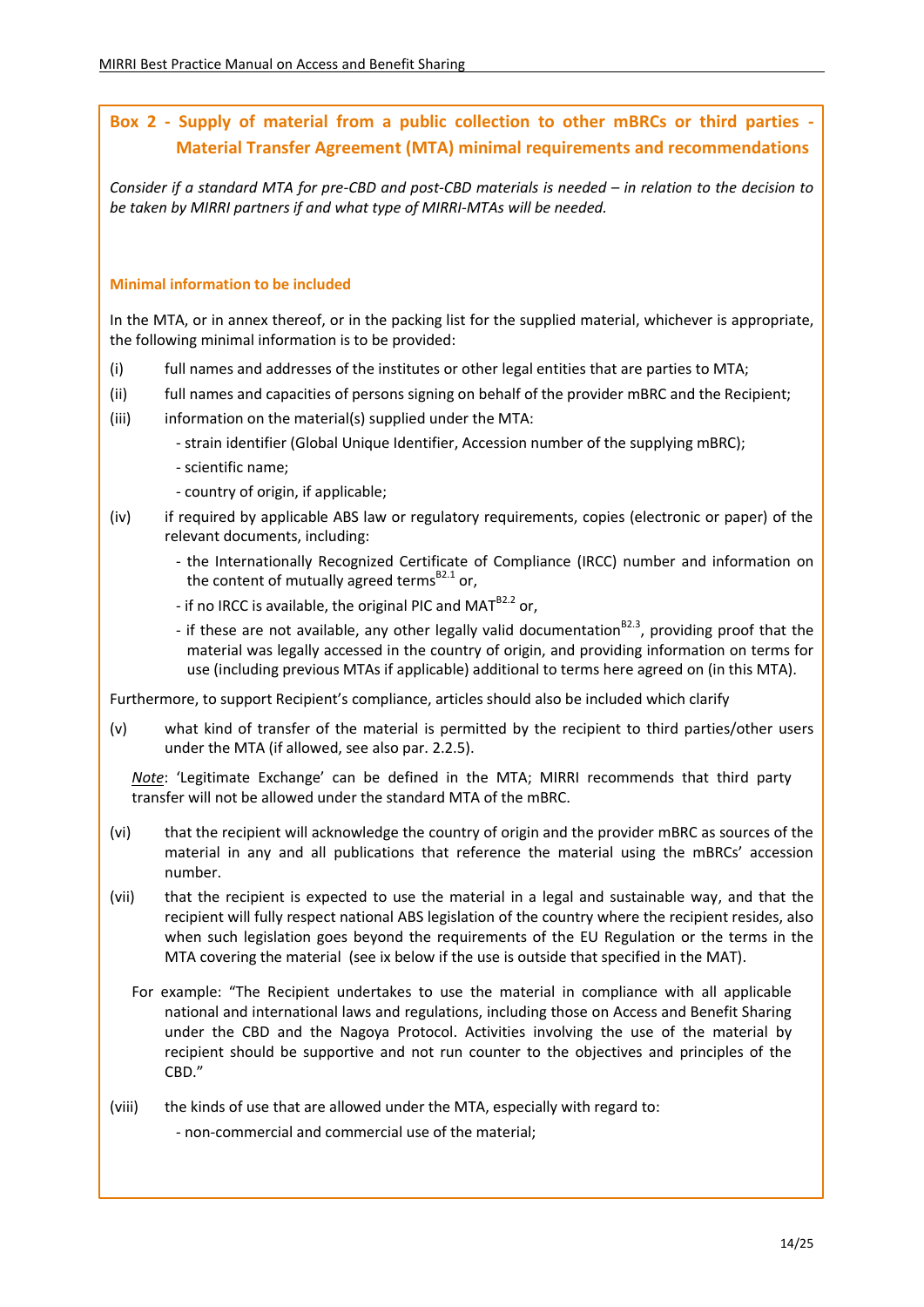#### **Box 2 - continued**

- filing for patents or other ways of securing intellectual property developed using the material;
- the reporting requirements if any, and how benefits are to be shared.

*Note 1*: Such provisions should always be within the limits of terms under which the provider mBRC acquired the material (or the latest valid agreement); see also par. 2.1.5.

*Note 2*: Recipient's may be required by applicable national law in the country where they work on the genetic resource, to declare at checkpoints (their domestic competent authorities) on certain utilization or reaching steps in a process of research and development. Additional reporting requirements may also exist for the recipient of the material as per MTA.

*Note 3*: The ECCO Core MTA phrasing is generally useful: "RECIPIENT may use the MATERIAL in any lawful manner for the purpose of scientific research, teaching or quality control (QC) purposes or any such other purposes agreed in writing with Provider mBRC".

*Note 4:* As laid down in par. iv for the MIRRI Policy statement, MIRRI will in general promote commercial utilization of genetic resources they provide.

- (ix) what is expected of the Recipient in case he/she wishes to use the material in other ways than allowed under the MTA and original PIC and MAT.
	- For example: "If the recipient is interested in utilizing the genetic resource in a manner different from the conditions as set out in this MTA and original PIC and MAT, recipient will seek a new access permit and settle MAT with the competent authority in the country of origin before commencing such utilization. If the recipient reaches an agreement with this competent authority, recipient will immediately inform and supply the provider mBRC with electronic or hard copies of this new agreement."

*Note 5*: The provider mBRC may assist in this process on the Recipients request, and if the mBRC wishes to do so.

#### **Recommendations**

MIRRI recommends that the mBRC includes in the MTA:

- (1) a brief statement to explain (i) the mission of the mBRC and (ii) that the mBRC adheres to the MIRRI-approved ABS policy and best practices;
- (2) a list of terms and their definition, preferably consistent with those used in CBD, Nagoya Protocol, and the Regulation. It is recommended to use the terms listed in the glossary;
- (3) for recipients of the material within the EU, to keep this MTA and all other documents relevant to ABS for at least twenty years after the end of the period of utilization.
- (4) duration of the contract.
- (5) date and place. In case of electronic standard ordering systems the date of approving the procedure will legally suffice.

#### **Footnotes:**

 $\overline{\phantom{a}}$ 

B2.1: The MAT need not be physically transferred, the essential info could be transferred: art 4 (3) a of the Regulation: "the internationally Recognised Certificate of Compliance, as well as information on the content of the mutually agreed terms relevant for subsequent users".

B2.2: As far as the information in PIC and MAT is not confidential. Instead of the physical transfer of the MAT, the transfer of "information on the content of mutually agreed terms" (Reg. art. 4 (3) a), will probably suffice.

B2.3: The validity needs to be determined in close consultation with the national authorities in the country where the mBRC resides.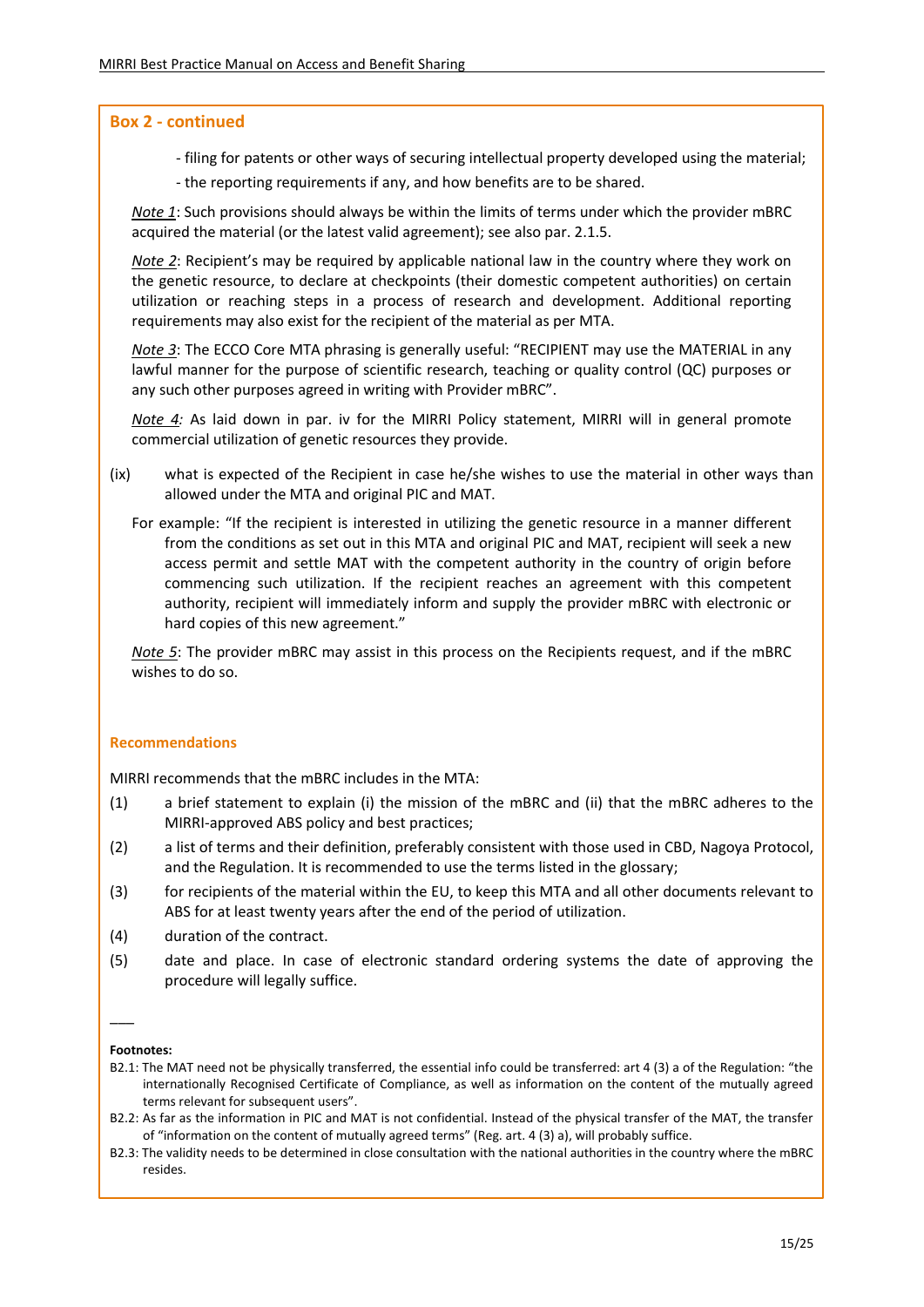## <span id="page-15-0"></span>**2.3 Access, internal use of material and benefit sharing by the mBRC**

Criticism of the user community on the rather vague definition of utilization of genetic resources, viz., "to conduct research and development on the genetic and/or biochemical composition of genetic resources, including through the application of biotechnology " (see Glossary) has not resulted in a more concrete definition, nor a list of specific activities it is supposed to cover. Instead users are expected, as part of the due diligence obligation, to assess whether the activities they undertake should be considered as utilization in the sense of the Protocol and the Regulation or not.

The EC Guidance<sup>11</sup> stresses the importance of so-called "upstream" activities, i.e. activities typically following closely the access to a genetic resource. Such activities are recognized for their contributions to the conservation of biodiversity, and should therefore not be unnecessarily burdened under ABS legislation and regulatory requirements. The handling and storing of biological material and describing its phenotype are specifically mentioned in the EC Guidance as examples of such upstream activities. The preservation of microorganisms in *ex-situ* collections is also an upstream activity, which typically, besides work on the phenotype, will also have to include work on the genotype in order to accurately identify these organisms and effectively contribute to their conservation.

For the purpose of this best practice, two principal types of activities by MIRRI-mBRCs (and other departments residing under the same institute) are distinguished:

- (i) *Activities not falling under the definition of 'utilization' of the Nagoya Protocol and Regulation*: Maintenance and management of the mBRC collection for conservation purposes, including storage of material, quality checks, and verification of material upon acceptance (including pursuing correct and up-to-date identification);
- (ii) Research proper, viz.:
	- (a) *Activities potentially falling under the definition of 'utilization' of the Protocol and Regulation:* activities such as generating data which add value to the material, and will be made available in the public domain;
	- (b) *Activities falling under the definition of 'utilization' of the Protocol and Regulation*: activities that can be seen as conducting 'research and development' on the genetic resource, for various purposes including, but not limited to, commercial purposes.

*Note 1*: Since the technologies for genotypic characterization of microorganisms advance rapidly and continuously, it would be impractical to make a list of specific techniques and activities on genotype that should be considered as outside scope of the Regulation. Instead, the mBRC should as part of its due diligence assess whether activities listed above under ii(a) fall under the term utilization in the meaning of the Protocol and Regulation.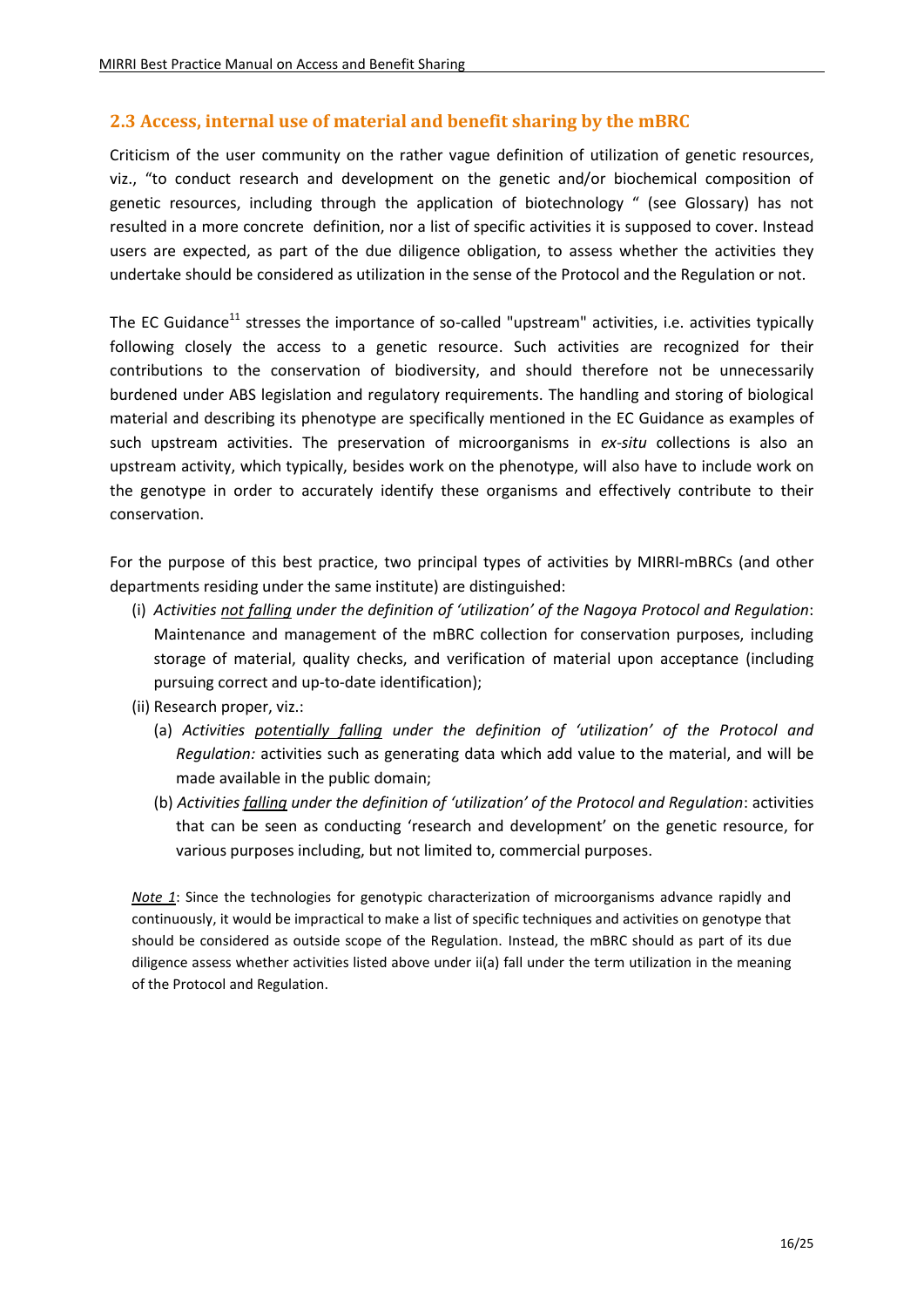*Note 2:* MIRRI will encourage CBD and regional, and national authorities to have the types of use (i) and (ii a) recognized as 'accepted use' for the common good, providing non-monetary benefits to the Countries of Origin of these resources as well as the global scientific community<sup>25</sup>.

The mBRC should keep records of all deliveries of material (holdings) to users (non-mBRC staff) working within the same institute, and inform these users about the conditions for use of the material and all obligations under the MTA.

The minimal requirements are listed in Box 3.

1

The mBRC or its institute should implement a policy or put other measures in place clarifying under what conditions and terms staff, visiting scientists and other authorized visitors to the institute, are allowed to use the genetic resources present in the mBRC collection(s) or in working collections within the institute (but not in the mBRC's collections) for their research, and how it handles incidents of inappropriate utilization. MIRRI can advise on such a policy statement, but the content will be the responsibility of the individual mBRCs.

Staff wanting to utilize a genetic resource for which PIC and MAT are not available but ABS legislation or regulatory requirements (likely) apply, should first contact the relevant authorities in the country of origin of the genetic resource and/or other appropriate stakeholders to obtain PIC and negotiate  $MAT<sup>26</sup>.$ 

During a research project without commercial intent opportunity for the successful commercialization of a genetic resource may arise unexpectedly. If the mBRC wishes to explore further, it should immediately inform the country of origin of the genetic resource and other rightful stakeholders to negotiate the terms for benefit sharing, at least if such is required according to terms under which the resource was acquired by the mBRC or under applicable national ABS law.

In any scientific collaborative project where the mBRC enters into a written contract with other nonprivate or private partners, a paragraph should be included in the contract stating that all signatories will utilize the genetic resources in compliance with all applicable ABS legislation and regulatory requirements.

<sup>&</sup>lt;sup>25</sup> mBRCs should discuss with their national competent authorities their regular practice of preservation and quality control that fall (or could fall) within the definition of "research and development" in the Regulation. For example, DNA extraction and sequencing for the purpose of identification and quality control could be typical activities, as maybe also MALDI-TOF. For example, if a mBRC is successful in entering into the Register of collections (Regulation Art.5), it would be good to have put on paper what type of utilization will be exempt from user obligations as defined in the Regulation Art. 4). Any additional burden for mBRCs from "user obligations" that is only the result of work the mBRCs needs to do to contribute to the conservation of GRs (in support of the CBD primary goal), can and must be avoided. MIRRI will also advocate that these types of use therefore should be exempt from the Regulation.

<sup>&</sup>lt;sup>26</sup> According to the ECCO-Core MTA published in 2009 (see footnote 23), this would not be necessary. Only if a "positive hit" is found and actual commercialization can be expected, making contact with the country of origin is required.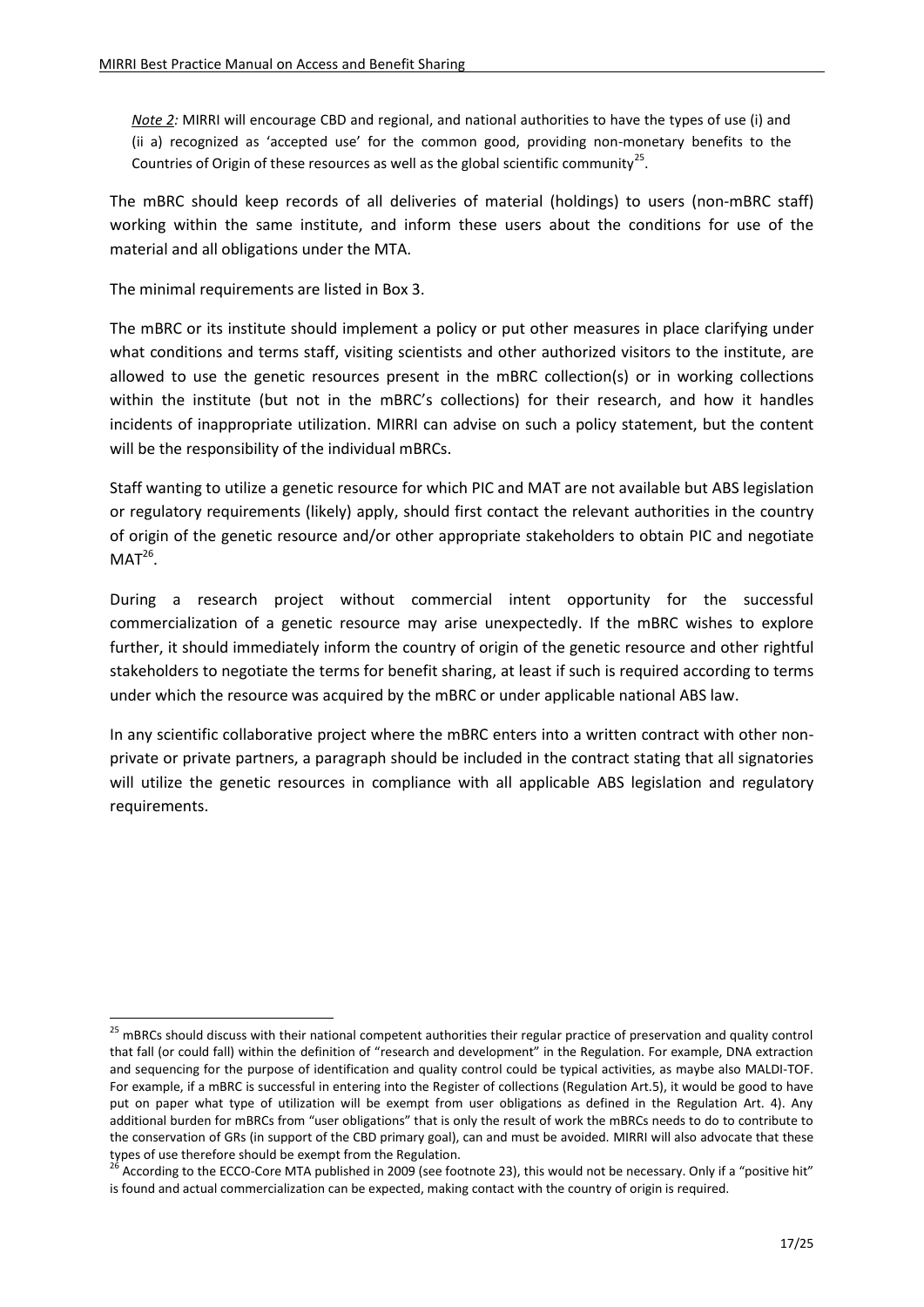# **Box 3 – Research activities of the mBRC - Minimal requirements for utilization of genetic resources by the mBRC**

- (i) Utilization by the research staff of the mBRC $B3.1$  shall fully comply with original PIC and MAT, and additional terms that may be laid down in MAA, if applicable. Such utilization should also comply with any applicable national ABS legislation in the country where the mBRC resides. If the mBRC wishes to utilize a genetic resource in other ways than set out in original agreement, it shall renegotiate PIC and MAT with the country of origin, the depositor and/or other stakeholders if applicable.
- (ii) It should be clear which data on the genetic resource the mBRC is allowed to publish, and under which conditions, if any. Such data could include DNA sequences for reference and clarifying the taxonomy of material, which may be published in open access databases or in other ways (normally after release of the material for distribution). The importance of this point lies in the fact that third parties may then access the data and utilize them. See also the minimal requirement for MAA in Box 1.
- (iii) The mBRC catalogue of holdings and any publications citing a strain must state the country of origin as the original source of the material.

*Note*: For ways in which MIRRI-mBRCs typically handle material and utilize the genetic resources thereof, see par. 2.3 of the best practice.

#### **Footnote**

 $\overline{\phantom{a}}$ 

B3.1: and other persons of the same institute (see footnote 7)

#### **Benefit sharing**

Benefits resulting from the utilization of the genetic resources by the mBRC will be shared with the rightful stakeholders according to the agreed terms.

MIRRI mBRCs are investing in the safe-keeping of genetic resources and also add value to the resources through research. The result of their research on genetic resources may directly or indirectly contribute to successful commercialization of such resources, in which case fair and equitable sharing by the mBRC in the benefits can be justified. The mBRCs have the option to include a condition in their MTA for supply, which states that they need to be informed when a recipient is going to commercialize a genetic resource obtained from the mBRC, so that the mBRC, if interested, can join in the negotiations on sharing benefits with other stakeholders entitled, e.g., the country of origin.

#### **Charging fees for supply of material**

mBRCs will normally supply material to third parties against payment, and this is sometimes mistaken by others for a commercial activity. The mBRCs that charge fees for furnishing material are recommended to explain what these funds are used for. Most mBRCs use the revenues for supplementing public funds, to cover costs made for the delivery, and/or to support the mBRC in general in fulfilling its mission including conservation of biodiversity. Moreover, activities such as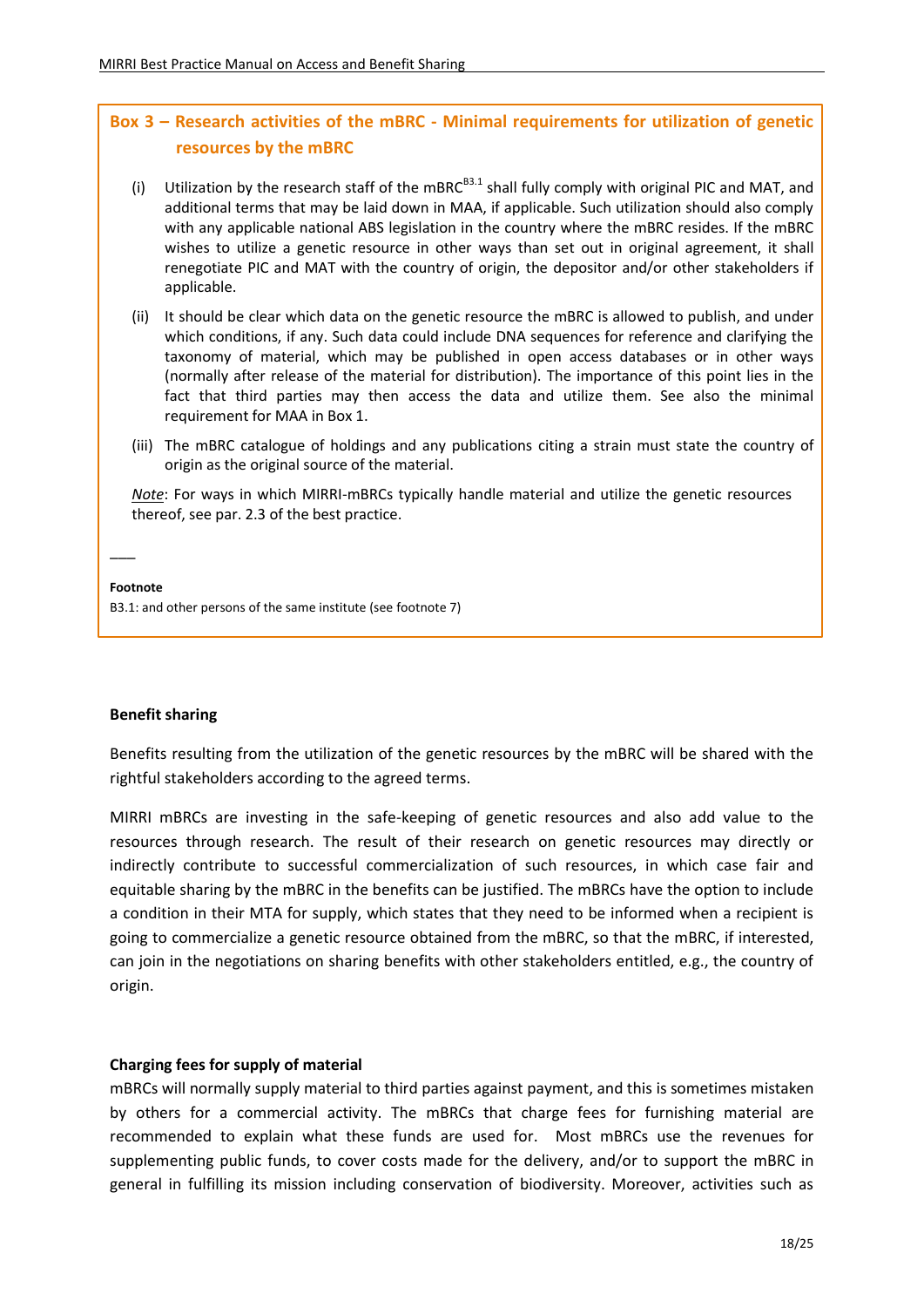keeping the identification of material up-to-date, and publishing data in the public strain catalogue, can be seen as non-monetary benefits provided by the mBRC to the Countries of Origin and society in general.

# <span id="page-18-0"></span>**2.4 Managing documentation and data**

The mBRC should develop a data management policy to assure that all data and documents relevant to ABS for all holdings are properly curated, and readily accessible to authorized staff. Besides the material in the holdings of the mBRC, other material may be kept by other departments or laboratories in working collections. MIRRI recommends that the fields used by the mBRC to implement ABS requirements in its strain collection databases, are also introduced in the various other institutional databases where information on biological material is managed, to reach harmonization across the institute.

- (i) Whenever possible, legal documents should be digitized and saved in a central storage facility (if an electronic database of collection holdings is present in the mBRC). Where possible, electronic files of documents should be linked to the main record of the material. Procedures for management of data storage and back-up, access to and security of stored data should be set out and implemented. All authorized staff should be able to view relevant documentation as far as it is not confidential.
- (ii) As far as feasible, the mBRC should also make non-confidential ABS information available in the holdings catalogue.
- (iii) Some information in the legal documents that are provided by depositors might be treated as (i) confidential, i.e., only for internal use by the mBRC, or as (ii) sensitive, i.e., only to be shared with recipients of the material if necessary. Each mBRC should determine which type of information should be treated as confidential or sensitive, and such information should be stored in fields to which internet users have no access. Any terms in the MAA for deposit concerning confidentiality of information should be respected by the mBRC.
- (iv) The mBRC should use unique identifiers of legal document(s) whenever available, such as for the Internationally Recognized Certificate of Compliance, and if possible provide direct links to relevant information on the genetic resources in other data repositories including the ABSCH database.
- (v) The mBRC should make the accession numbers (or the associated GUIDs) it issues for accessioned materials available to repositories and/or the ABSCH as part of its standard operating procedures, when such a repository is recognized by the CBD Secretariat in future for the purpose of formal registration of microbial genetic resource GUIDs and linking these to particular Internationally Recognized Certificate of Compliance record in the ABSCH.

## <span id="page-18-1"></span>**2.5 Training and awareness-raising**

The managers of the mBRC should set up communication procedures to train staff and raise awareness among all institutional staff of their responsibilities concerning ABS, particularly as regards appropriately sharing monetary or non-monetary benefits arising from the utilization of genetic resources with the country of origin of the genetic resources and other rightful stakeholders.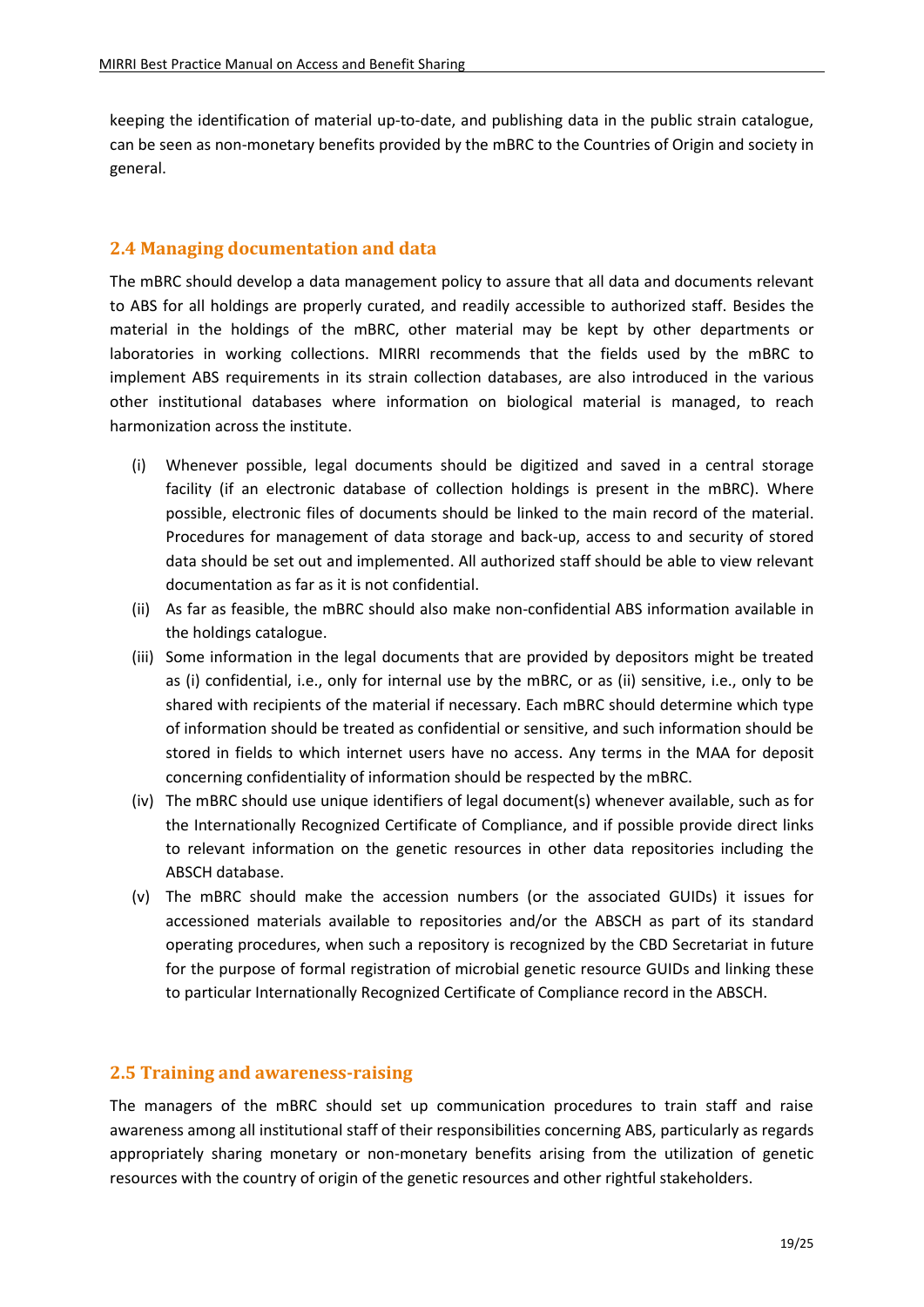## <span id="page-19-0"></span>**2.6 Managing secured collections**

 $\overline{a}$ 

*The views below reflect discussions held in previous stakeholder workshops. It is necessary to confirm these views during the process of creating the EC sector-specific guidance including practice of microbial collections.*

**Deposits under the Budapest Treaty.** These deposits are not within the scope of the Regulation. The mBRCs that are International Depository Authority are therefore not required to keep any ABS relevant data or documents on material deposited under the Budapest Treaty. Appropriate measures are expected from the competent authorities under (national) patent law<sup>27</sup>.

**Safe deposits.** These deposits are also not within the scope of the Regulation. The mBRC is not required to keep any ABS relevant data or documents on material accepted for Safe deposit<sup>28</sup>.

*Note*: Privately held genetic resources may be subject to the Regulation depending on national ABS legislation in the country where these resources are kept *(EC Guidance)*

<sup>&</sup>lt;sup>27</sup> The utilization of the genetic resources and associated traditional knowledge may be within the scope of the Nagoya Protocol, but this does not affect IDA activities.

 $28$  Safe deposits are understood to be material deposited in the secured collection of the mBRC through a signed contract, where all rights over the material remain exclusively with the depositor, is confidential, and is never transferred to third parties or used for research by the mBRC. Any transfer to third parties on explicit request by the depositor will be subject to applicable ABS law and regulatory requirements. Any such transfers can be dealt with by the depositor.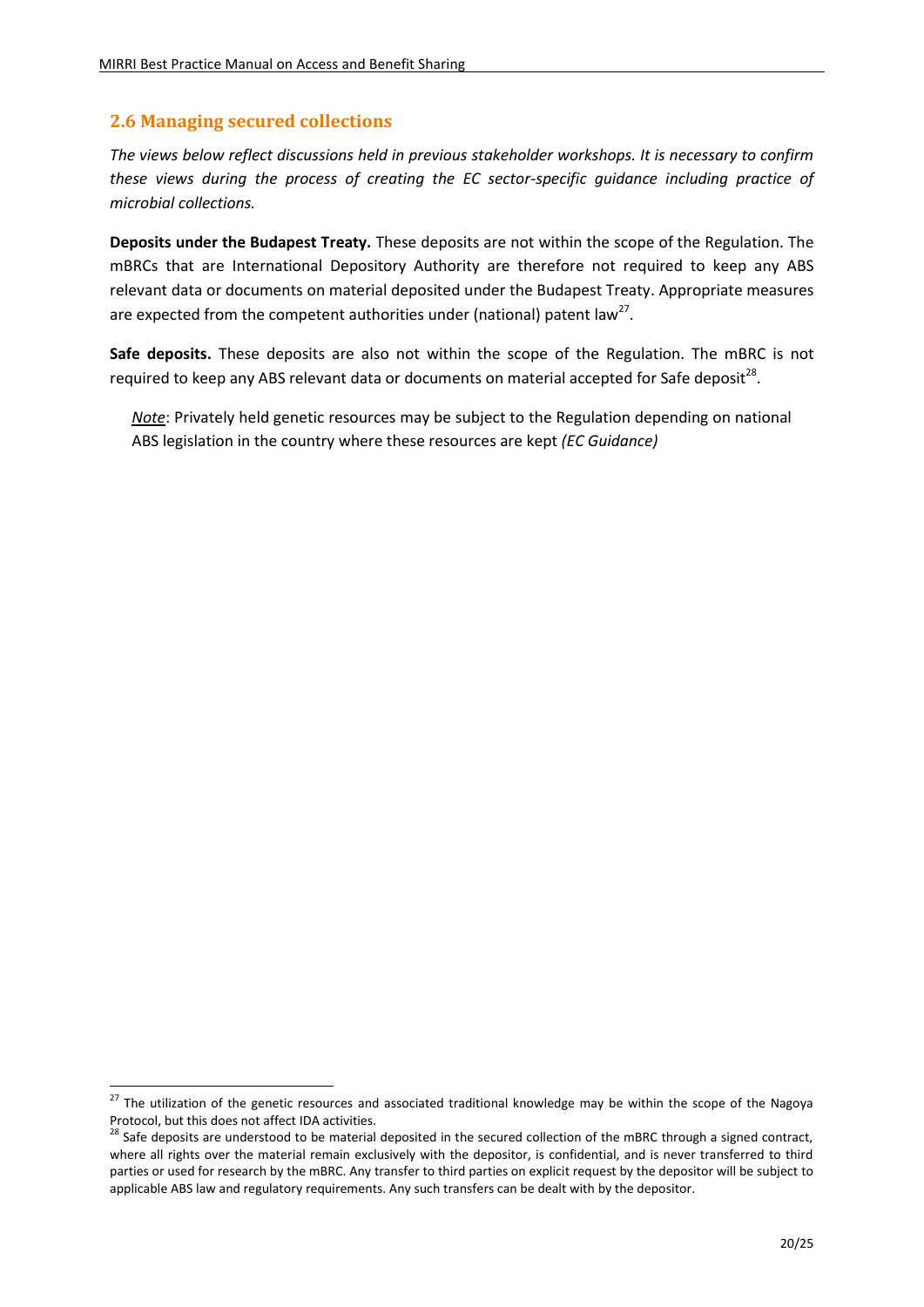# <span id="page-20-0"></span>**3. Glossary**

**.** 

**Access** - the acquisition of genetic resources or of traditional knowledge associated with genetic resources in a Party to the Nagoya Protocol (from the Regulation)

*Note: The EC has made clear<sup>29</sup> that access only pertains to the moment when the genetic resource is acquired through collecting or otherwise in the country of origin under in situ conditions. Later acquisitions in the user chain, or acquisition from an ex situ collection, are not regarded as access in the sense of the Regulation*. *However, countries exercising sovereign rights over their genetic resources may regard acquisition of such resources kept ex-situ in collections within their jurisdiction also as access.*

- **Association of users**  an organization, established in accordance with the requirements of the (Member) State in which it is located, that represents the interests of users and that is involved in developing and overseeing the best practices referred to in Article 8 of the Regulation (from the Regulation)
- **(Biological) material** all strains of microorganisms, and specimens or samples (environmental samples, extracts) of living or dead organisms in MIRRI member collections, regardless if it contains 'functional units of heredity' or not
- **Biotechnology** any technological application that uses biological systems, living organisms, or derivatives thereof, to make or modify products or processes for specific use (from CBD)
- **Collection**  a set of collected samples of genetic resources and related information that is accumulated and stored, whether held by public or private entities (from the Regulation)
- **Country of origin** (of genetic resources) the country where a particular microbial genetic resource was taken from *in-situ* conditions, in a natural habitat or from its original non-natural source (for example, in a fermenter, or a human-made substrate or matrix); see also Provider country. *Note: The definition provided in the CBD, reading "the country which possesses those genetic resources in in-situ conditions", is difficult to apply in the case of microorganisms that mostly have distribution ranges including territories of several or multiple Party States.*
- **Derivative** a naturally occurring biochemical compound resulting from the genetic expression or metabolism of biological or genetic resources, even if it does not contain functional units of heredity (from NP)
- *Ex-situ* **conservation** the conservation of components of biological diversity outside their natural habitats (from CBD)
- **Genetic material** any material of plant, animal, microbial or other origin containing functional units of heredity (from CBD)
- **Genetic resources** genetic material of actual or potential value (from NP)
- **Habitat** the place or type of site where an organism or population naturally occurs (from CBD)

<sup>&</sup>lt;sup>29</sup> Ms Alicja Kozlowska (ICNP, ABS, NFP for the European Community) during the International Chamber of Commerce Workshop "Working out ABS", 24-25 November 2014, Paris, France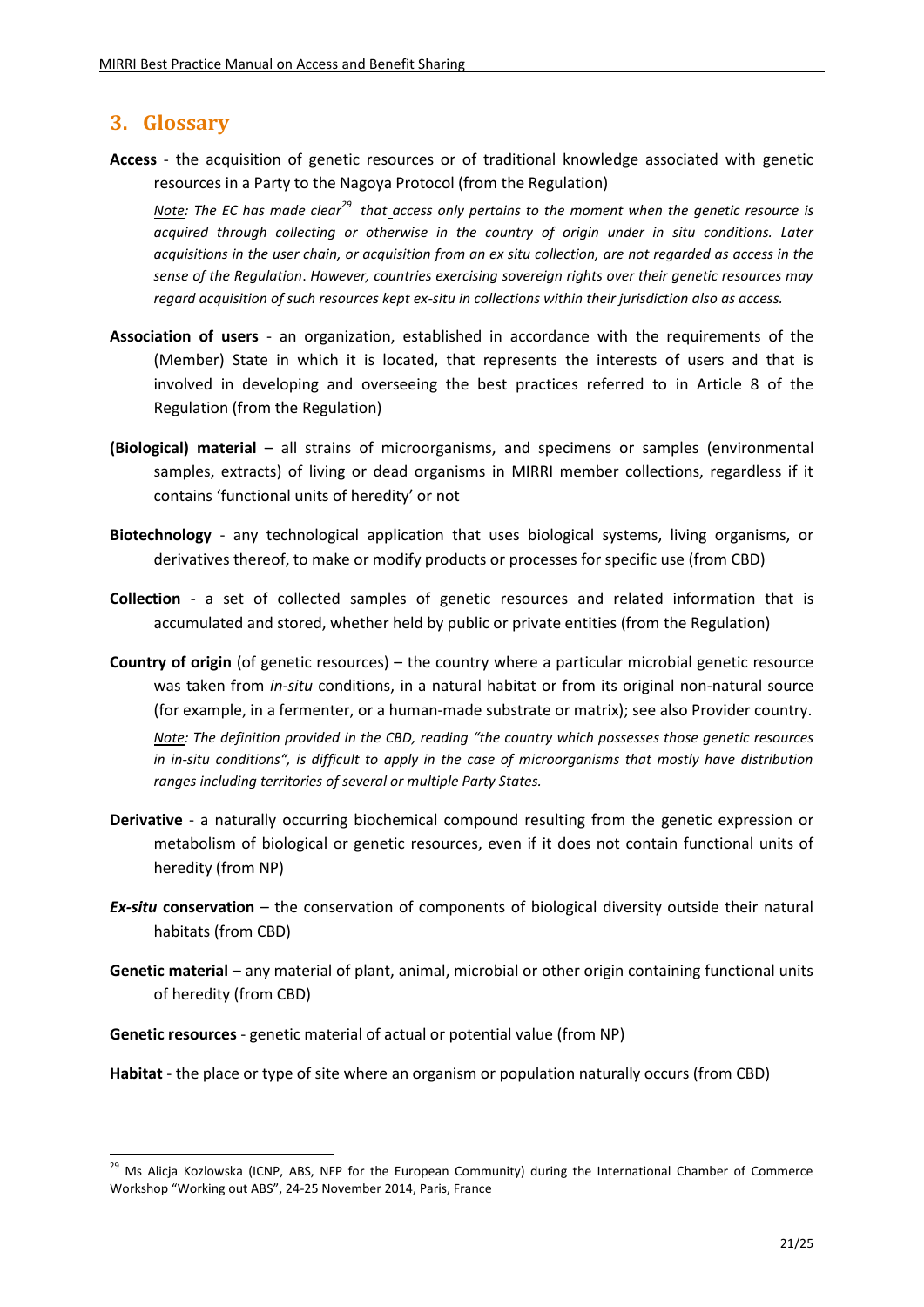- *In-situ* **conditions** conditions where genetic resources exist within ecosystems and natural habitats, and in the case of domesticated or cultivated species, in the surroundings where they have developed their distinctive properties (from CBD)
- **Internationally Recognized Certificate of Compliance**  a permit or its equivalent issued at the time of access as evidence that the genetic resource it covers has been accessed in accordance with the decision to grant prior informed consent, and that mutually agreed terms have been established for the user and the utilization specified therein by a competent authority in accordance with Article 6(3)(e) and Article 13(2) of the Nagoya Protocol, that is made available to the Access and Benefit-sharing Clearing House established under Article 14(1) of that Protocol (from the Regulation)
- **Provider country**  the country supplying genetic resources collected from *in-situ* sources, including populations of both wild and domesticated species, or taken from *ex-situ* sources, which may or may not have originated in that country (from CBD); the country of origin of the genetic resources or any (other) Party to the Protocol that has acquired the genetic resources in accordance with the Convention (EC Guidance)
- **Traditional knowledge** (associated with genetic resources) traditional knowledge held by an indigenous or local community that is relevant for the utilization of genetic resources and that is as such described in the mutually agreed terms applying to the utilization of genetic resources (from the Regulation)
- **User** a natural person or legal entity that utilizes genetic resources or traditional knowledge associated with genetic resources (from the Regulation)
- **Utilization of genetic resources** to conduct research and development on the genetic and/or biochemical composition of genetic resources, including through the application of biotechnology (as defined in Article 2 of the Convention; from the Regulation)
- **Working collection** a collection that is kept by staff of an institute for research purposes, and is not part of the public collections held by the mBRC of the same institute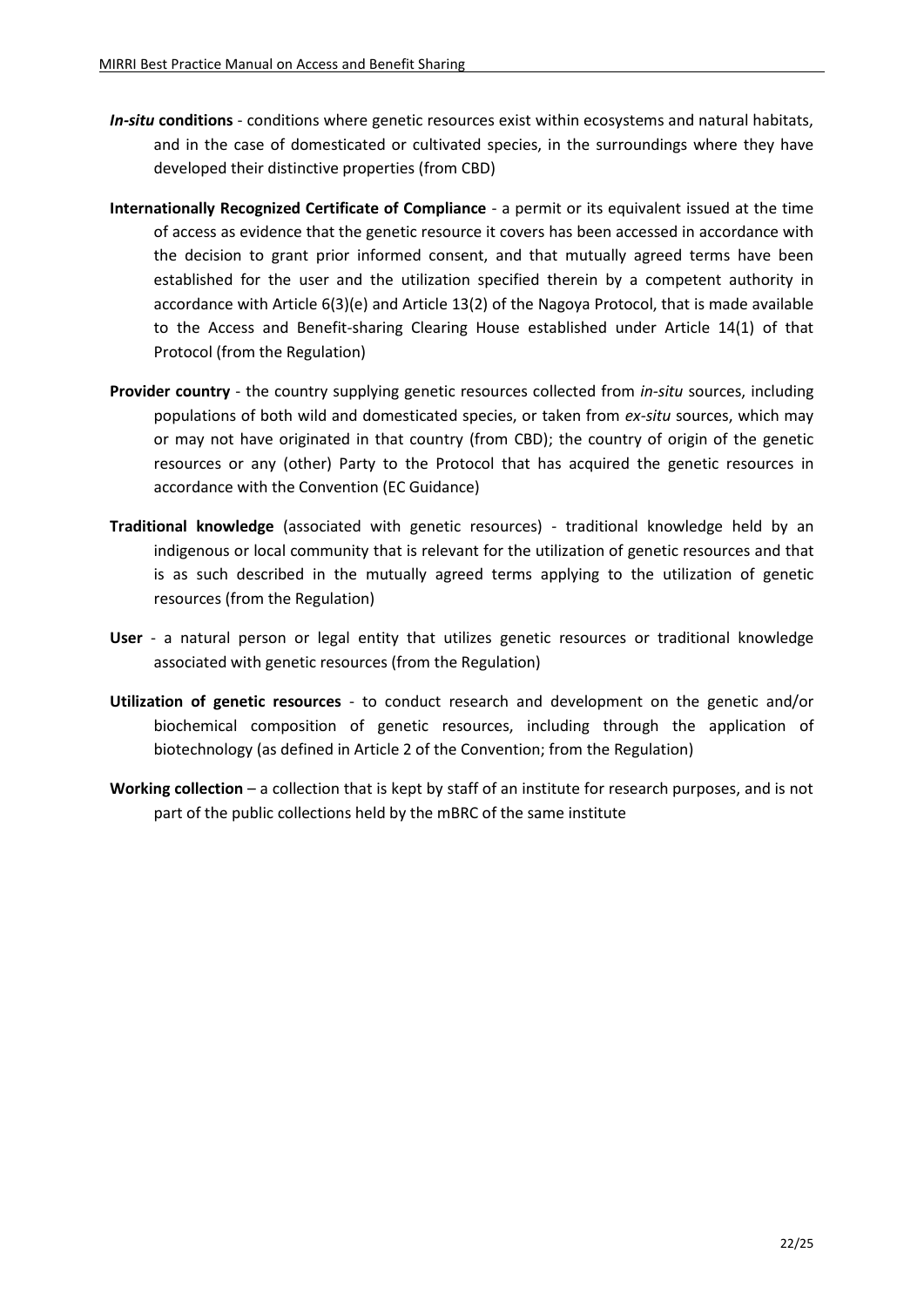# <span id="page-22-0"></span>**4. Abbreviations**

| <b>ABS</b>   | <b>Access and Benefit Sharing</b>                     |
|--------------|-------------------------------------------------------|
| <b>ABSCH</b> | <b>ABS Clearing House</b>                             |
| <b>CBD</b>   | Convention on Biological Diversity                    |
| <b>CETAF</b> | Consortium of European Taxonomic Facilities           |
| EC           | <b>European Commission</b>                            |
| <b>ECCO</b>  | European Culture Collections Organization             |
| <b>IDA</b>   | <b>International Depository Authority</b>             |
| MAA          | <b>Material Accession Agreement</b>                   |
| MAT          | <b>Mutually Agreed Terms</b>                          |
| <b>MIRRI</b> | Microbial Resource Research Infrastructure            |
| <b>mBRC</b>  | microbial domain Biological Resource Centre           |
| <b>MTA</b>   | <b>Material Transfer Agreement</b>                    |
| <b>NFP</b>   | National Focal Point (normally with reference to ABS) |
| NP           | Nagoya Protocol                                       |
| <b>PIC</b>   | <b>Prior Informed Consent</b>                         |
| <b>WFCC</b>  | World Federation for Culture Collections              |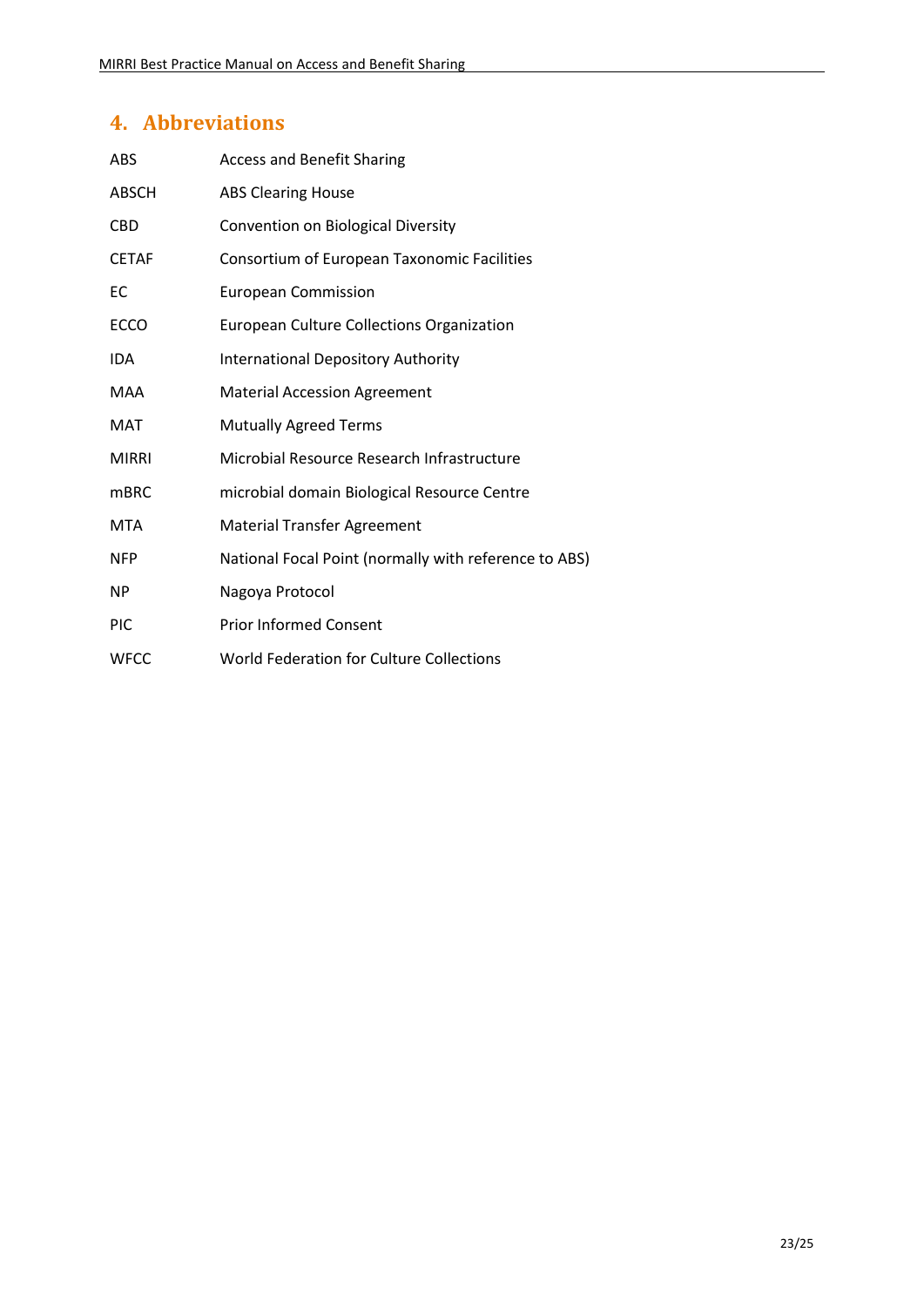# **5. Annexes**

# <span id="page-23-0"></span>**Annex 1: Guidance for collecting material** *in situ* **in a country that is party to the Nagoya protocol**